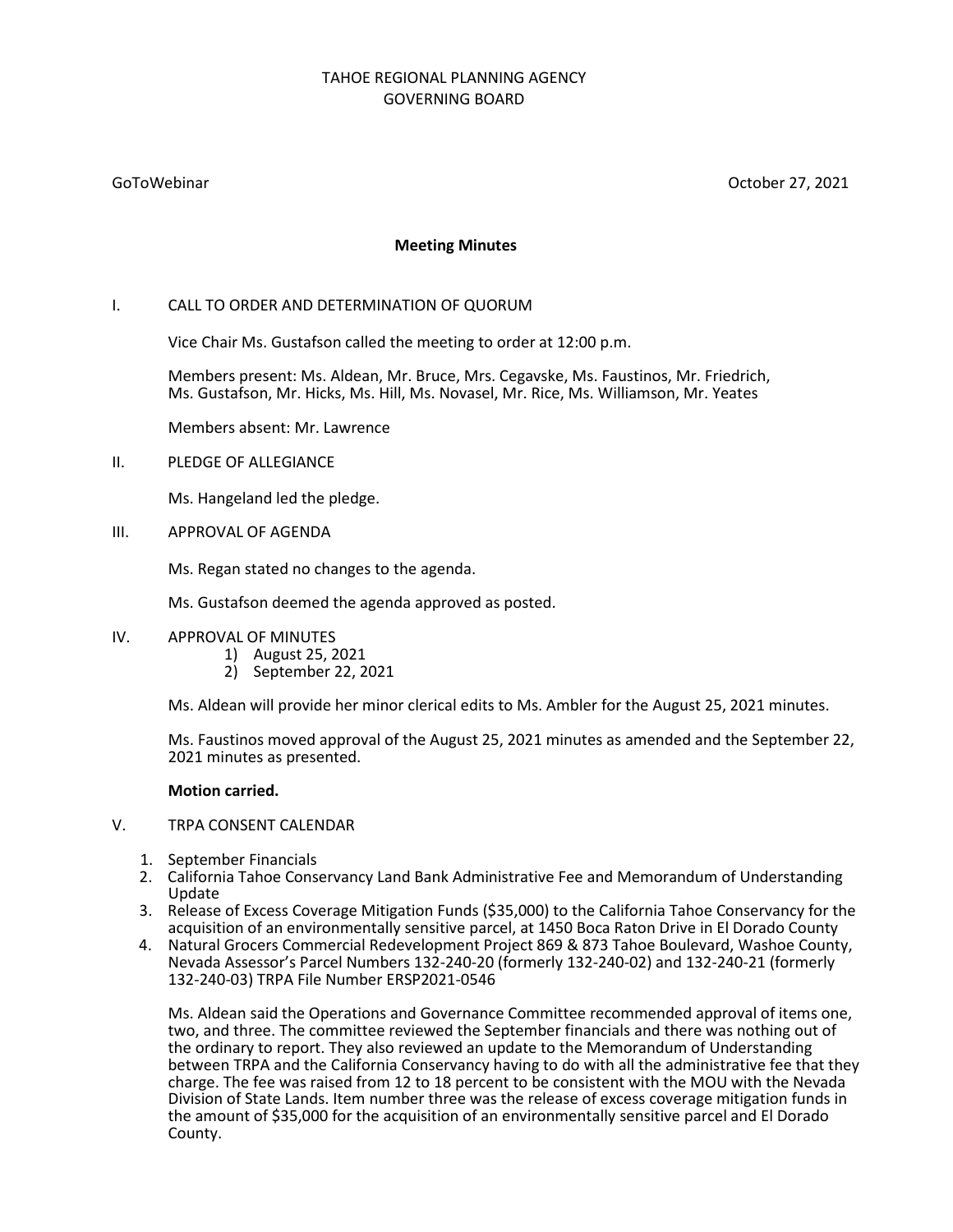## Board Comments & Questions

None.

## Public Comments & Questions

None.

Mr. Yeates moved approval of the consent calendar.

Ayes: Ms. Aldean, Mr. Bruce, Mrs. Cegavske, Ms. Faustinos, Mr. Friedrich, Ms. Gustafson, Ms. Hill, Ms. Novasel, Mr. Rice, Ms. Williamson, Mr. Yeates

Absent: Mr. Lawrence **Motion carried.**

Ms. Aldean moved to adjourn as the TRPA and convene as the TMPO .

## VI. TAHOE METROPOLITAN PLANNING ORGANIZATION CONSENT CALENDAR

1. Amendment No.1 of the FY 2022 Transportation Overall Work Program

Ms. Aldean said the Operations and Governance Committee recommended approval of item one. There was a reduction in the amount of about \$1,670 in one of the grants. And there was an increase in the amount of \$263 in connection with one of the work Plan elements. Staff assures them that there will be no impacts on staff's ability to effectively implement the overall work program based on these changes.

### Board Comments & Questions

None.

#### Public Comments & Questions

None.

Ms. Aldean moved approval of the consent calendar.

Ayes: Members present: Ms. Aldean, Mr. Bruce, Mrs. Cegavske, Ms. Faustinos, Mr. Friedrich, Ms. Gustafson, Ms. Hill, Ms. Novasel, Mr. Rice, Ms. Williamson, Mr. Yeates

Absent: Mr. Lawrence **Motion carried.**

Mr. Yeates moved to adjourn as the TMPO and reconvene as the TRPA.

### VII. PLANNING MATTERS

A. Round Hill Pines Resort Highway Intersection Improvements, TRPA File No. EIPC2021-0012

Ms. Williamson recused herself for this item. The board received a comment letter last night from the law firm Alling & Jillson who her husband is employed by.

Ms. Friedman provided the presentation.

Ms. Friedman said the Round Hill Pines Resort Intersection Improvement Project was identified as a priority Environmental Improvement Program project because the current intersection into the resort is unsafe.

It has limited sight distance into and out of the resort and does not meet the Nevada Department of Transportation's sight distance requirements for intersections. There are also unprotected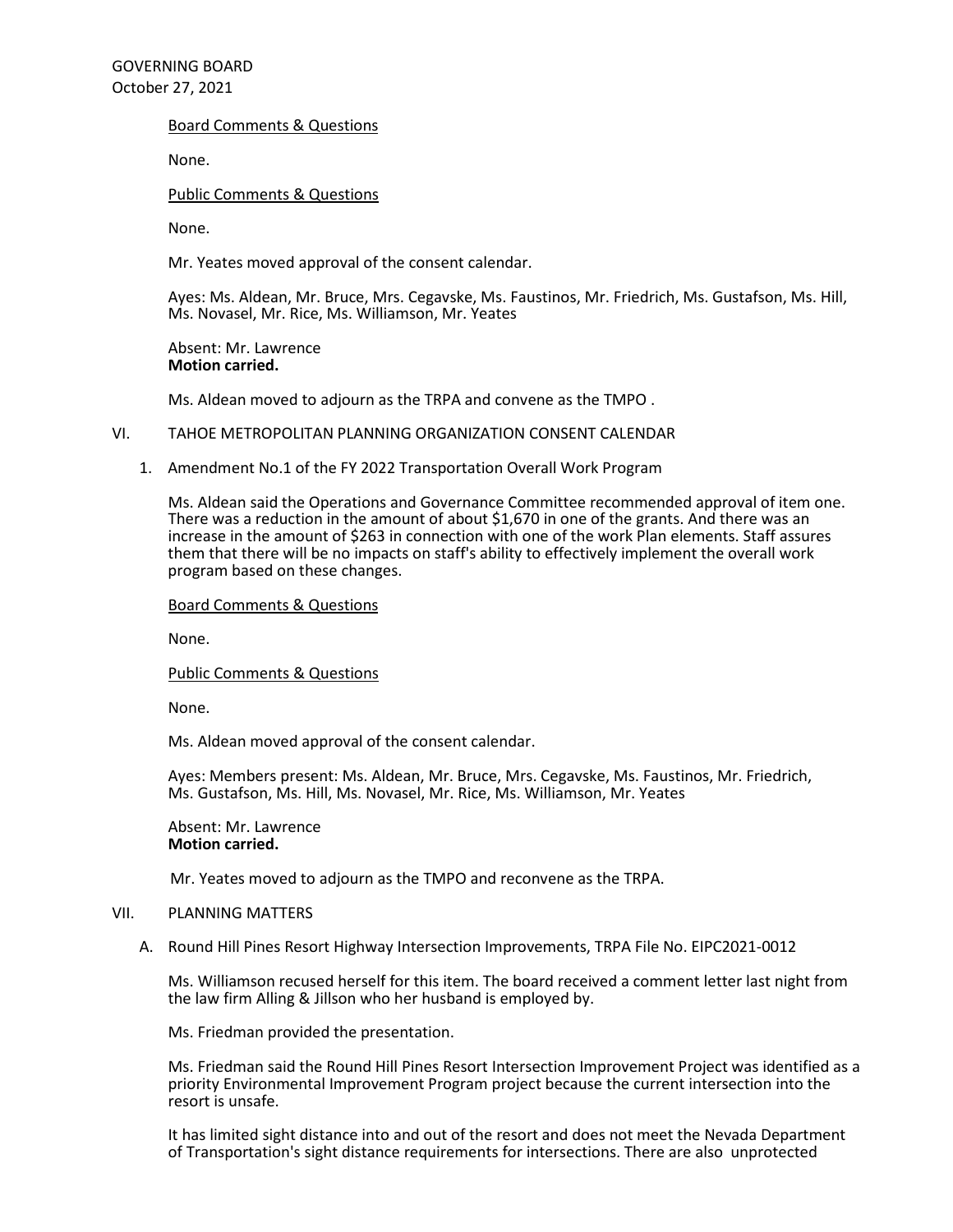turning movements into and out of the resort presenting a very unsafe intersection for this popular recreation destination in South Lake Tahoe. For those reasons it was identified as an Environmental Improvement Program project to improve access to recreation facilities and to Lake Tahoe. In addition, it received federal funding through the Federal Lands Access Program to implement the project.

The proposed project will relocate the entrance 0.2 miles to the north of the existing entrance. It will include a northbound median left turn lane into the resort and the northbound acceleration lane out of the resort. This intersection will tie into improvements that the Forest Service is planning inside Round Hill Pines Resort. The existing entrance road is very steep, narrow, does not have best management practices, and is not up to modern design standards.

This project will tie in to those improvements and will result in an overall improvement to this recreation facility. These improvements also allow for transit to enter into the resort which the existing intersection and entrance does not allow for. Allowing transit to get into this resort is going to become more important as they see recreation increase in Lake Tahoe.

In July, the board was able to see this area during their board retreat at Round Hill Pines. They saw firsthand the need for the improvements at the resort and the relocation of this intersection. The project requires Governing Board approval because it will increase coverage by 0.6 acres. This new coverage is attributed to widening of the roadway to allow for that acceleration lane, the left-hand turn lane, and wider entrance road into the resort.

The project will also need to remove 118 trees that are greater than 14 inches in diameter and breast height over the 8.9 acre project area. Throughout the planning of this project, all of the project partners worked to reduce the impacts that this project has to coverage and disturbance in tree removal while still meeting the purpose and need of the project. The result is a project that minimizes impacts while still providing that safe access to recreation.

The project partners had several public meetings to gather public input. In April of 2019, they held an in person scoping meeting, about the project, and then in September of 2019, they had another in person meeting, to go over the proposed alternatives to the project. These meetings were well attended and the general feedback from the public was in support of the project recognizing that there was definitely a need to improve this intersection. A lot of the comments were about the US 50 corridor as a whole and the need for safety improvements along this corridor. The environmental impacts to the project were analyzed under a joint environmental assessment. The Federal Highways Central Federal Lands Highway Division was the lead on the Environmental Assessment which was the joint National Environmental Policy Act (NEPA) and TRPA. That document was released in May of 2021 and had a 30 day public review period. All of the comments received during that period were reviewed, and adjustments were made in the environmental assessment to address those comments. The environmental assessment found that there were no significant impacts to the proposed project, and a finding of no significant impact (FONSI) was signed on October 1, 2021.

Presentation can be found at: [Agenda-Item-No.-VI.A-Round-Hill-Pines-Highway-Intersection-Improvementspdf.pdf](https://www.trpa.gov/wp-content/uploads/Agenda-Item-No.-VI.A-Round-Hill-Pines-Highway-Intersection-Improvementspdf.pdf)

### Board Comments & Questions

Mr. Yeates asked how the new entrance would affect the existing acceleration lane out of the Sierra Sunset Estate area. It's somewhat of a legal issue as to whether it was appropriate or not to have done a traffic impact analysis. The staff report indicated that there had been comments received from the Sierra Sunset Estate representative and is not sure if that's ever been resolved.

Ms. Friedman said the residents of Sierra Sunset Estates have been involved in this project and have attended public meetings and also had meetings with Central Federal Lands Highway Division to discuss the project and concerns With that proposed relocation of the resort. They did provide a similar comment on the Draft Environmental Assessment. In response to that the Nevada Department of Transportation did additional analysis that is addressed in Appendix A, which is that memo to Sierra Sunset Lane about the impacts that this intersection would have on their entrance into their neighborhood. They found that the sight distance was appropriate and that given the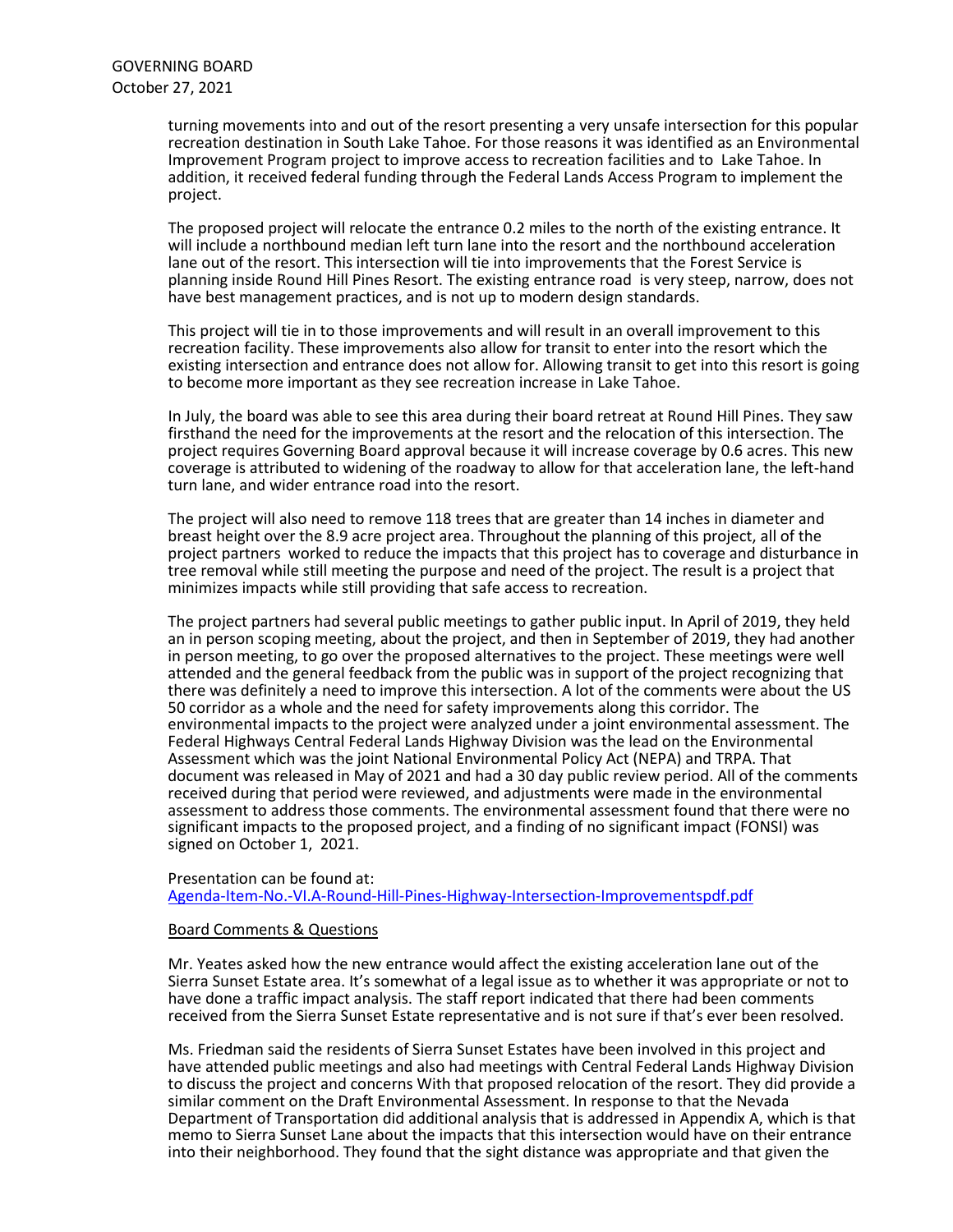distance between this resort entrance and that entrance there wouldn't be an impact to their intersection. Based on the letter they received yesterday, it sounds like they still don't agree with that. They did reach out to them prior to this meeting to discuss this along with the finding of no significant impact (FONSI) and haven't had an opportunity to talk with them in detail about. There was not a detailed traffic study done as part of this project. The Central Federal Lands Highway Division, the Nevada Department of Transportation, and TRPA did not feel that at the time the project warranted that traffic analysis.

Mr. Marshall asked Mr. Gabor with the Forest Service about their position on the adequacy of the analysis regarding the turn movements coming in and out of the residential drive.

Mr. Gabor, Forest Service said there were initial studies done by the Nevada Department of Transportation regarding the safety in the Highway 50 corridor and they knew long before that was done that the entrance was of concern. When their staff goes to the resort, they go past it and turn around at a safer intersection and come back to it. As far as the design for the highway itself and entrance, the request was to make a safe intersection.

The criteria wasn't so much what they were going to do on the highway to achieve that as, just using their standards to get to that result. From discussions with them they've met that criteria to provide that safer intersection. The current entrance does not enable them to reach that level of a safe entrance, given the sight distance issues. They've optimized that location and the Forest Service did their work internally to match up to the Central Federal Highways work and feels they did their due diligence.

Mr. Marshall said he was referring to the Sierra Sunset Lane intersection to the north.

Mr. Gabor said it's his understanding that it's not actually an acceleration lane. That it is an abbreviated driveway and is not a full acceleration lane and the Round Hill Pines Resort entrance was not going to be in conflict with the Sierra Sunset Lane driveway approach. He also believes that Federal Highway's is also on and could comment more specifically on that analysis.

Mr. Mathis, Central Federal Lands said as far as the comments from Mr. Gabor on whether the project impacts Sierra Sunset Lane, the area described as an acceleration lane, there is a slight impact to that. In coordination with others this is a non-standard approach and not considered acceleration and deceleration lanes.

Mr. Marshall said he understands that the Forest Service and Federal Highways has concluded that through the analysis there is no impact to the safety associated with turn movements coming out of that residential drive. Is that accurate?

Mr. Mathis, Central Federal Lands said yes, that was their conclusion in Appendix B shown in the findings of no significant impact (FONSI).

Mr. Marshall asked for an explanation of rationale for that.

Mr. Mathis, Central Federal Lands said they looked at the sight distance for those exiting Sierra Sunset Lane and that sight distance was impacted to a negligible degree. Based on their proposed design they are not changing the usage of both the access road and the Sierra Sunset Lane and not changing any volumes based on their project and there'll be no changes and turning movements as well.

### Public Comments & Questions

Richard McGuffin, Alling & Jillson representing the property owners immediately adjacent to Round Hill Pines. Ms. Friedman mentioned that she had attempted to contact the owners of Sierra Sunset Lane, at 530, 540, 550, 560. No one from TRPA has reached out to discuss this project with him or anybody at their office and they've long been on record as the representative. Regarding the letter that was sent to the board last night, to emphasize one thing in Mr. Mathis' Appendix B which was attached to the finding of no significant impact. He mentioned that no traffic study was required because none of the requirements that would mandate a traffic study where applicable to the Sierra Sunset Lane specifically. He feels that a traffic study is required based on the Nevada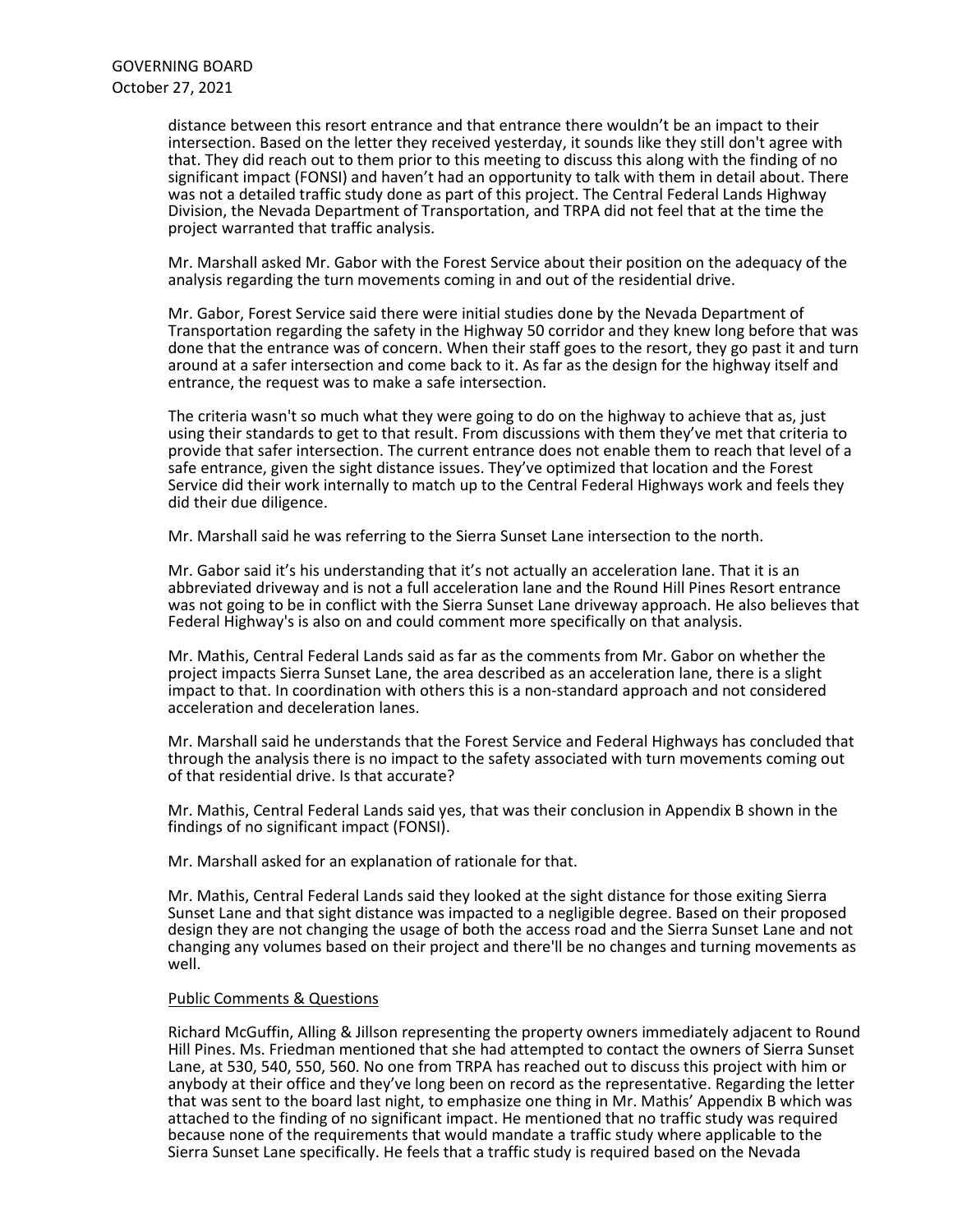Department of Transportation terms and conditions relating to a right-of-way occupancy permit. As they apply to the proposed change of access for Round Hill Pines Resort, it specifically says in Appendix H, page four states that if the usage of a previously permitted access point changes significantly, a new traffic study will be required. That's the one thing that's missing here. They've done an environmental analysis and come up with their finding of no significant impact, but they came up with that finding without doing a traffic study. They are moving this particular access point closer to an already existing access point. Round Hill Pines is incredibly busy during the summer months and there's a significant amount of vehicle queuing. His clients as they enter and exit, their property are now going to have to deal with a tremendous amount of vehicle queuing and traffic as they enter and exit their properties. It's dangerous for them and other vehicles on Highway 50. As Ms. Friedman said at the outset, it was a priority, because the current intersection is unsafe. So what we're doing to remedy that current unsafe intersection is we're creating another intersection that is potentially more unsafe as vehicles from two adjacent access points are entering and exiting Highway 50.

Out of Sierra Sunset Lane if you're turning left (north) onto Highway 50 it has a limited sight distance. Mr. Mathis points out in the Appendix that it's 440 feet. If they are turning right, then they're dealing with vehicle queuing and other impediments to accessing Highway 50. The chances of further vehicular collisions on Highway 50 are only going to be increased by the new proposed access point. It is imperative that before any further permits are approved for this project that there is a traffic study to indicate whether or not their assumptions are true or the assumptions that NDOT and Federal Highways are making are accurate. They shouldn't move forward on a project that is premised on safety unless we know it's going to be a safe project.

Steve Teshara, Sustainable Community Advocates said he has been following the evolution of this project since the very beginning with site meetings with the Nevada Department of Transportation, the Forest Service and the concessionaire for the Forest Service, Mr. Hassett. This is definitely dealing with a very unsafe situation at the top of the hill where there is no sight distance whatsoever. NDOT has statistics on the crashes and other safety issues in that area. He encouraged the Governing Board to move forward and approve this project, it's long overdue and is part of the needed improvements along the Highway 50 corridor. There's also a traffic signal coming to Warrior Way and US Highway 50 in the Zephyr Cove resort area. NDOT, TRPA, the Tahoe Transportation District, and others are working on an overall safety plan for the US. 50 Corridor from Spooner Summit down to Stateline, He encouraged approval of the project today without further delay.

Devin Cartwright, Nevada Department of Transportation said they are one of the partners on this project and they have worked tirelessly with TRPA, the Forest Service, and the Federal Highways Administration to try and provide a safer entrance into the Round Hill Pines Resort. Not only one that provides sight distance but one that alleviates some of the backups that were seen previously on US 50. The existing entrance into Round Hill Pines is a single lane road that really becomes a problem for ingress and egress when there's opposing traffic stuck on the same single lane road. This new entrance should alleviate a lot of the backup on the highway, if not fully eliminate it. Their opinion of the department and their engineering judgement is that this project will provide a much safer entrance for users and are in full support of the project.

Julie Chaiken, Sierra Sunset Lane resident said while she understands that this has been looked at from many directions, it has not been looked at from the concern of the neighboring driveway. They keep saying there's a problem but not getting listened to. Round Hill Pines density in the summer has greatly increased over the past few years. The current parking lot project is more than doubling the number of parking spots that will be available within the park and there are already lines getting in and out of the property that block traffic especially on holiday weekends in the summer. Unless the capacity at the park has some limitations, she doesn't see how allowing this driveway and increasing the access without limitation on parking along the old driveway or along the highway will alleviate any of the traffic patterns. That's asking for more trouble and they're looking at a situation with their driveway not being accessible on a regular basis.

### Board Comments & Questions

Ms. Aldean said this is a wonderful project and public safety is a huge concern but she's also concerned about shifting a problem. It may benefit many, but at the expense of a few. The people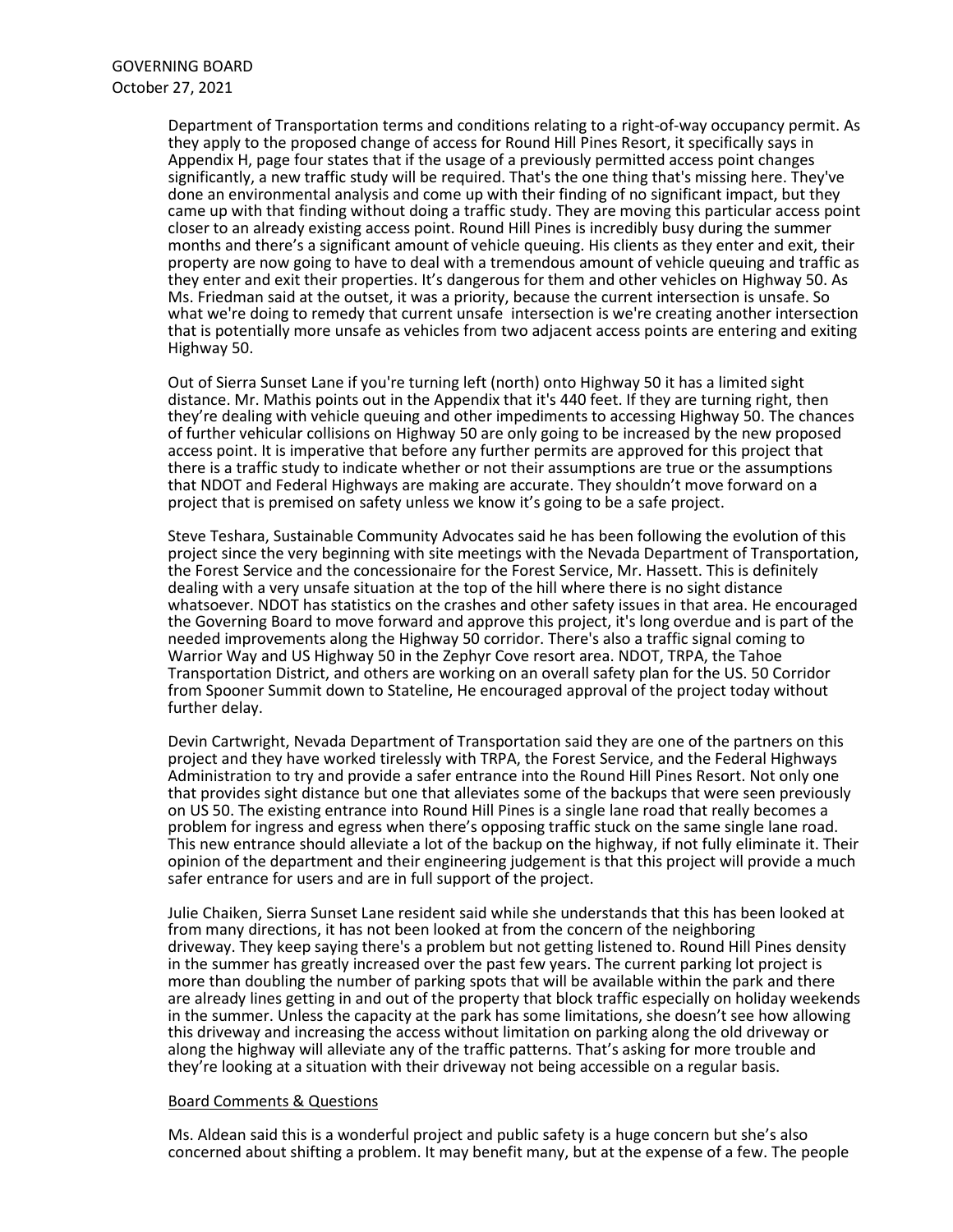that have been there for a while are equally concerned about their safety. She doesn't have an answer to the question of whether or not these proposed improvements are going to reduce the length of the stacking that might be beneficial to the neighbors next door. She asked how the project timeline would be affected if a traffic study was commissioned to satisfy the concerns of these private property owners.

Ms. Friedman said the project is planned to be constructed over one season starting in the 2022 construction season. Depending on the funding availability and how quickly a traffic study or analysis could be done it could potentially push the implementation of the project. Mr. Mathis, would it have the potential to push it out beyond 2022 implementation?

Mr. Mathis, Central Federal Lands Highway Division said yes, he feels it would push this out at least into the next construction season.

Ms. Aldean said if the Governing Board approved the project today to enable the timeline to be met, is there any way to get a commitment from the parties to mitigate any negative impacts that might be imposed on the adjacent property owners after the project is complete? They may be improving safety for members of the public but diminishing the safety or other members of the public who are located nearby. It's important that they all work cooperatively in enhancing public safety in every aspect, as it affects both private property owners and the public in general.

Ms. Regan wanted to underscore the point that Mr. Teshara shared in his public comment, that this project exists within the overall corridor which has the potential of improving safety. She'll commit TRPA to work collaboratively with the project applicant, Federal Highways, the Nevada Department of Transportation, and adjacent property owners. This is just one piece of an overall master plan for the entire facility at Round Hill Pines. There'll be a lot of opportunities to examine the corridor, safety, and then safety beyond immediate intersection.

Mr. Marshall said a quick review of the record may put us at a little bit of a conflict. That is what they have on the record so far and gets to Mr. Yeates' point about whether or not they can make a finding of no significant impact on this on this project with an Environmental Assessment. The engineers from Federal Highways, the Forest Service, and the Nevada Department of Transportation looked at the impact of moving the intersection to the north and that there is sufficient sight distance from the residential driveway to avoid not having to do a traffic study and avoid the impacts in their professional judgements. Onn the other side of that is the letter from an attorney and testimony from one of the residents that are concerned it might impact them. That in it of itself, doesn't necessarily constitute a substantial evidence that there is an impact when you have the project proponents and their technical staff stating that in their opinion, they don't need to do a traffic study in order to come to a conclusion because of the sight distances that there will not be an adverse impact.

The board has the opportunity to condition this permit upon a traffic study and to mitigate any significant safety issues that arise as a result of that traffic study.

Ms. Aldean said that would be her preference. She's not suggesting that these studies were done in anything less than a professional matter but the people doing these studies were doing them on behalf of their organizations that they represent. This is an important project and at the very least after the project is completed if there are some significant detrimental impacts related to safety and usability of an existing entrance onto the freeway, that those impacts should be mitigated. She suggested that this is included as a condition of the permit. And that would be based on an independent analysis by a third party.

Mr. Rice said having worked with the sheriff's department and traveled that stretch of highway for a good number of years, that it is one of the most dangerous areas near Round Hill Pines and Zephyr Cove. The Zephyr Cover is a significant problem and is being dealt with. The Nevada Department of Transportation has done a very good job of reaching out to the public getting input as to what needs to be done, what the problems are, and the resolution to those problems. In his opinion, this project will be a lifesaver and doesn't see how it would have a negative impact on the residents there. It would be a win for them. The people coming up, the hill, looking for places to park all along the highway has been a problem for ages. Having increased parking down there and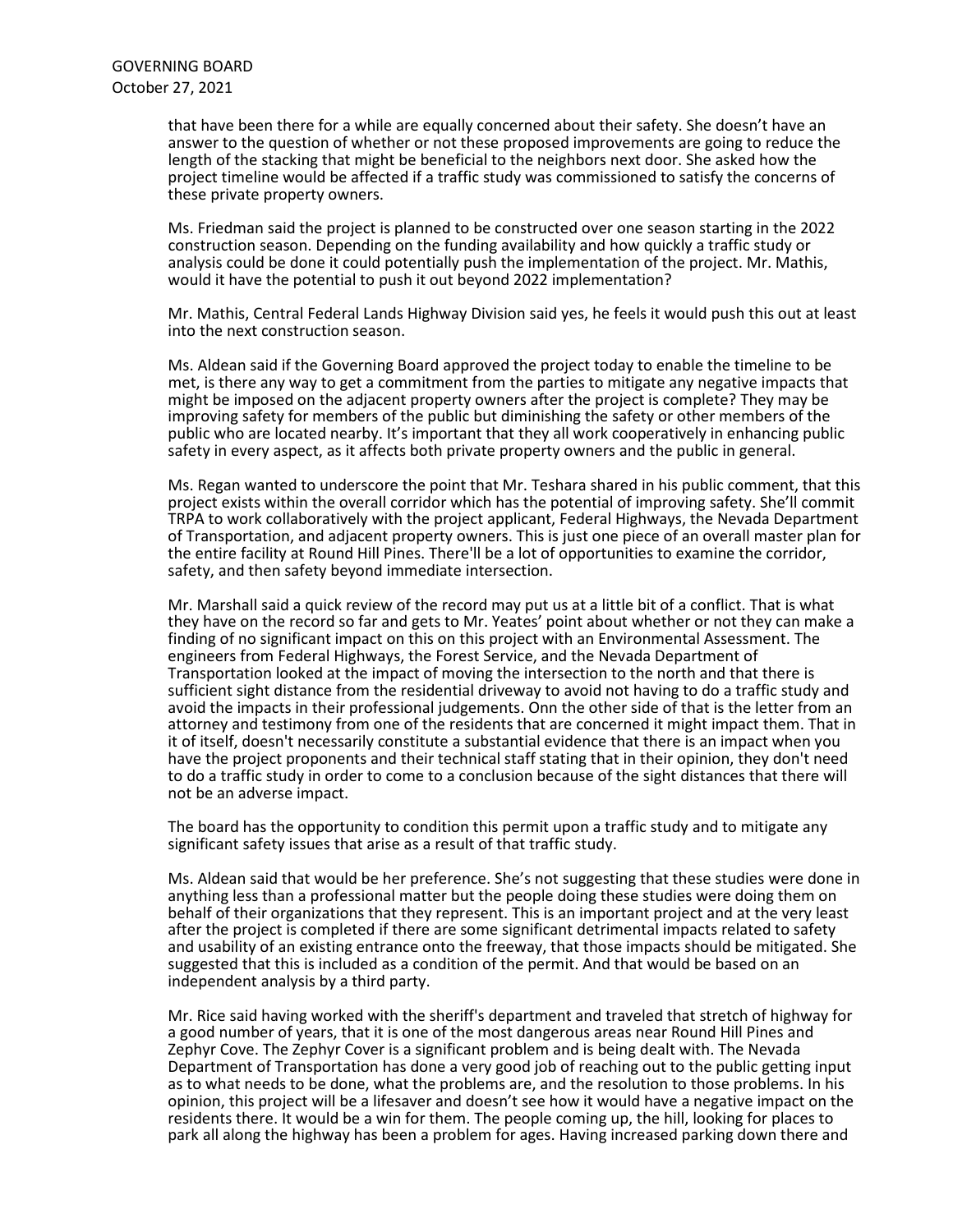increased availability of getting down there in a safe fashion, is nothing but a win-win for the community, as well as the neighboring properties.

Ms. Gustafson said when they visited the site during the board retreat the queuing issue along the highway and existing driveway was caused by that narrow driveway. She asked if Mr. Gabor with the Forest service could speak to the parking and queuing.

Mr. Gabor, Forest Service said when they issued a new permit to Round Hill, LLC it was based on the existing parking that was occurring on non BMP'd land. The majority of the parking was not occurring on pavement. The project that they're doing internally is to address that and to BMP all the parking. The result is a few less official parking spaces then permitted originally a few years ago. Therefore, the parking is not increasing in the resort. They've seen a substantial increase along the highway and they need to work with the Nevada Department of Transportation and Federal Highways to address that. But, internally in the site they're going to be blocking all of the parking that is not on asphalt. They expect to complete this project early next spring.

Regarding the vehicle queuing, they've taken the approach of not putting in a kiosk, which was kind of an old approach to addressing the public coming in. Instead, they've chosen to go with a more modern system of a central kiosk for parking or an exit machine to pay for the parking in the interest of not creating a queue onto the highway

Mr. Yeates said the highlighted part of the letter troubles him. He appreciated what Mr. Rice had to say because he knows this area much better. Personally, running and biking in that area and dealing with that access point is of concern. He doesn't want to throw a monkey wrench into this project but his concerns as an attorney is that this could be an easy lawsuit to win simply because if in Appendix H it states that if usage of a previously permitted access point changes significantly, a new traffic study will be required. He doesn't know that a judge is going to quibble over about whether the movement of the current access point to another location isn't somewhat of a significant move. If it says a traffic study will be required, the judges aren't making a decision on the project, they're just saying you haven't followed the law. He doesn't want to hold the project up but likes Ms. Aldean's suggestion of a permit condition or some kind of study.

He is concerned about whether this is really ready for approval. If in fact there is a traffic study requirement if you've significantly moved an existing access point. It just doesn't seem like we're ready to make a decision yet until we at least satisfy that requirement. This project is necessary it's just whether the Nevada Department of Transportation and others have then done all that they should have done. He's unsure if he could support this right now because there's fear of litigation.

Mr. Marshall said first to address the Appendix H issue. That condition is not on the movement of point of entry from its current location on the corner downhill to a straighter section. It's really a condition that is very similar to what Ms. Aldean was talking about in that if there's an observation of previously permitted access points that's describing Sierra Sunset Lane. There wasn't a commitment to do a traffic study on this particular change of access. This talks about the one for the resident's concern. They could take this condition and shift it to a mandatory one for that intersection and require mitigation of significant impacts and then they would basically be approving a mitigated finding of no significant impact (FONSI).

Mr. Yeates asked Mr. Marshall if he was suggesting that they do what Ms. Aldean suggested is that there should be some traffic study done on the potential impact of this as a condition of the permit.

Mr. Marshall said yes, the board could do that. There is evidence in the record that is adequate to defend a FONSI based on the work the interested parties have performed and is in Appendix A of the Environmental Assessment. There's been some recent litigation that help defines both from a California Environmental Quality Act (CEQA) National Environmental Policy Act (NEPA) perspective on what evidence constitutes a fair argument. He doesn't feel just the testimony of concern is adequate to rebut the evidence in the record on behalf of Federal Highways, the Nevada Department of Transportation, and the Forest Service.

Mr. Yeates agreed with Mr. Marshall on that. This letter didn't provide any evidence of what happens out of Sierra Sunset. He was concerned about the bold language in this letter that seems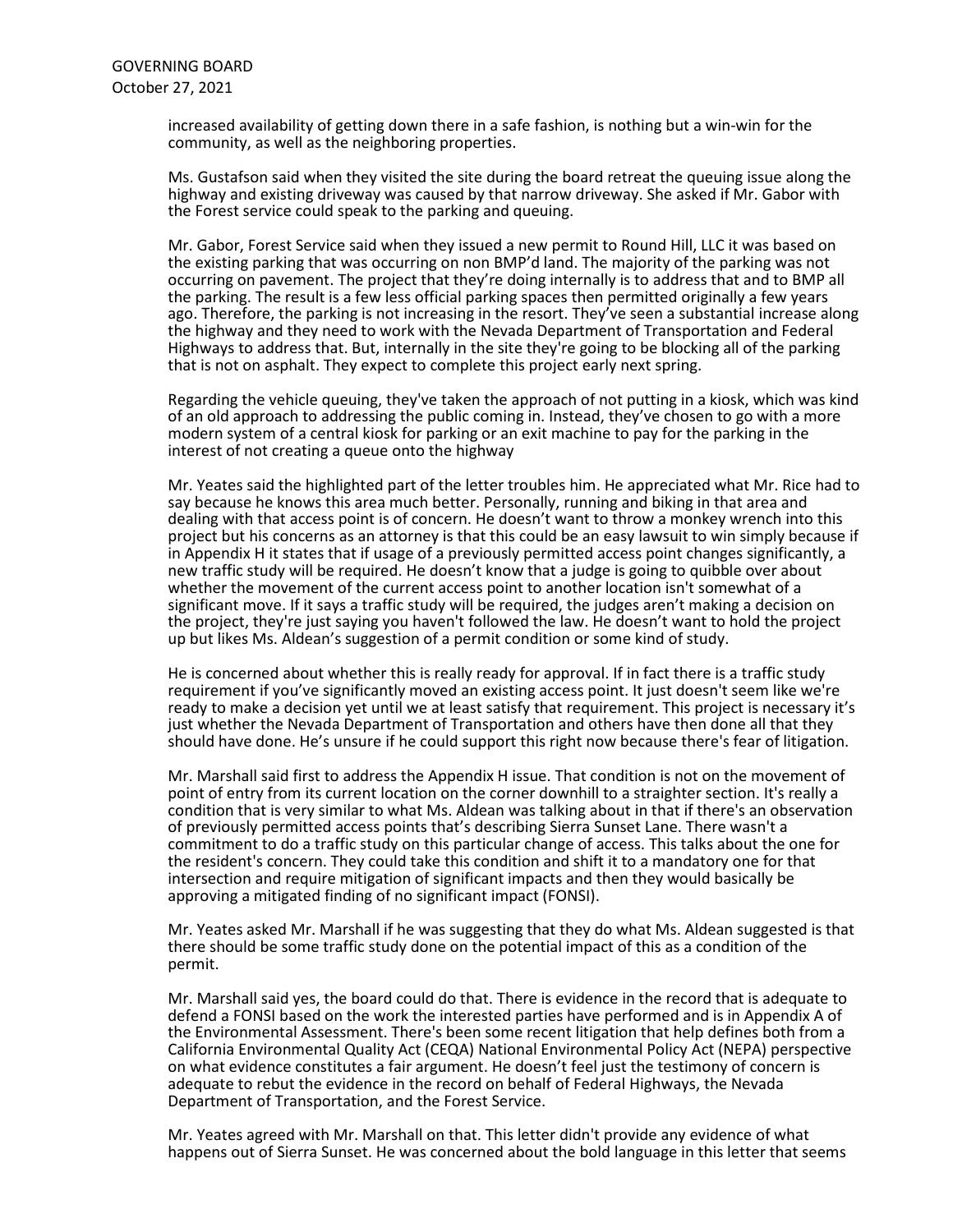to suggest that traffic studies should be done. If there was something in there that wouldn't delay the project, but at least get the parties to discuss this issue. He shares Ms. Aldean's concern that they shouldn't pass the problem on down the line. This area does need to be fixed. He would like the Sierra Sunset property owners to be listened to and maybe something can be done to assure them that their access isn't going to be hampered by what they're trying to accomplish for the improvements needed at Round Hill.

Mr. Marshall said there has been significant conversations, they just haven't come to an agreement yet on what exactly they want to be done to their driveway and what the Nevada Department of Transportation and the Forest Service would be willing to do. As indicated in the presentation there was comment to same effect on the Draft Environmental Assessment. There was an attempt to address those comments that the residents just don't feel is adequate.

Ms. Novasel agreed that if this project is approved that the project itself doesn't have those substantial impacts. They've all seen a lot of impacts on the highway from the increase in tourism and there is a concern for anyone that's in these tourist areas. She understands the concerns of the neighbors and they should address it at some level. She doesn't want to see us postpone anything because of the existing safety hazard that needs to be addressed sooner than later. But at the same time, if there's a way to mitigate those impacts by putting a condition that there is going to be mitigation of a traffic study and processes to fix the traffic issue. She would be comfortable with that.

Mr. Friedrich concurred with the sentiment of Ms. Novasel and Mr. Rice. He supported moving forward given the existing safety hazard to many, many, people. He's also fine if there's a creative way to address the concerns of the neighbors through mitigation measures that don't slow down the process.

Mrs. Cegavske shares all the sentiments of her colleagues and supported moving forward.

Ms. Gustafson said safety is the number one priority of Caltrans and the Nevada Department of Transportation (NDOT). The local jurisdictions have to jump through a lot of hurdles to make sure things are safe. If NDOT is comfortable with this project she would tend to defer that way but wants to ask if NDOT's commitment is that this is improving this situation.

Ms. Friedman provided information regarding Mr. McGuffin's comments about the outreach to Sierra Sunset Lane throughout this process. When she stated "they did outreach" it meant the whole project team. When the Finding of no significant impact (FONSI) was released, Central Federal Lands as the lead on the project sent it to Mr. McGuffin as their legal representative and offered to meet regarding the FONSI and the additional analysis that was done. In addition, she sent letters to people that were potentially impacted by the project based on geographical location. That included the individuals of Sierra Sunset Lane and Mr. McGuffin. The notice advised them of this project would be heard for approval at this Governing Board meeting. She also provided her contact information if there were any questions or comments. There was not an individual email from her directly to Mr. McGuffin or those property owners but rather via the letters that they sent to him directly as their representative.

This project is part of the entire US Highway 50 Corridor Management Plan. Everyone knows that the corridor is unsafe and this project area and intersection is up there as one of the most unsafe intersections. The Environmental Assessment study area looked at incidences between 2009 and 2017 and at this location there were nine accidents and more have occurred since then.

As part of the memo that NDOT put together in response to their comments on the Draft Environmental Assessment they did look at the terms and conditions that they have with the owners of Sierra Sunset Lane and found that based on those terms, it didn't meet a traffic analysis. That was part of the reason why they felt that the memo was adequate in addressing some of their concerns. The project team is happy to revise the permit appropriately and work with Sierra Sunset Lane property owner's to have a project that will hopefully resolve some of their concerns and still meet the purpose and need of the proposed project.

Mr. Cartwright, the Nevada Department of Transportation highlighted a few of the considerations they undertook when they were looking at the new approach and potential effect on Sierra Sunset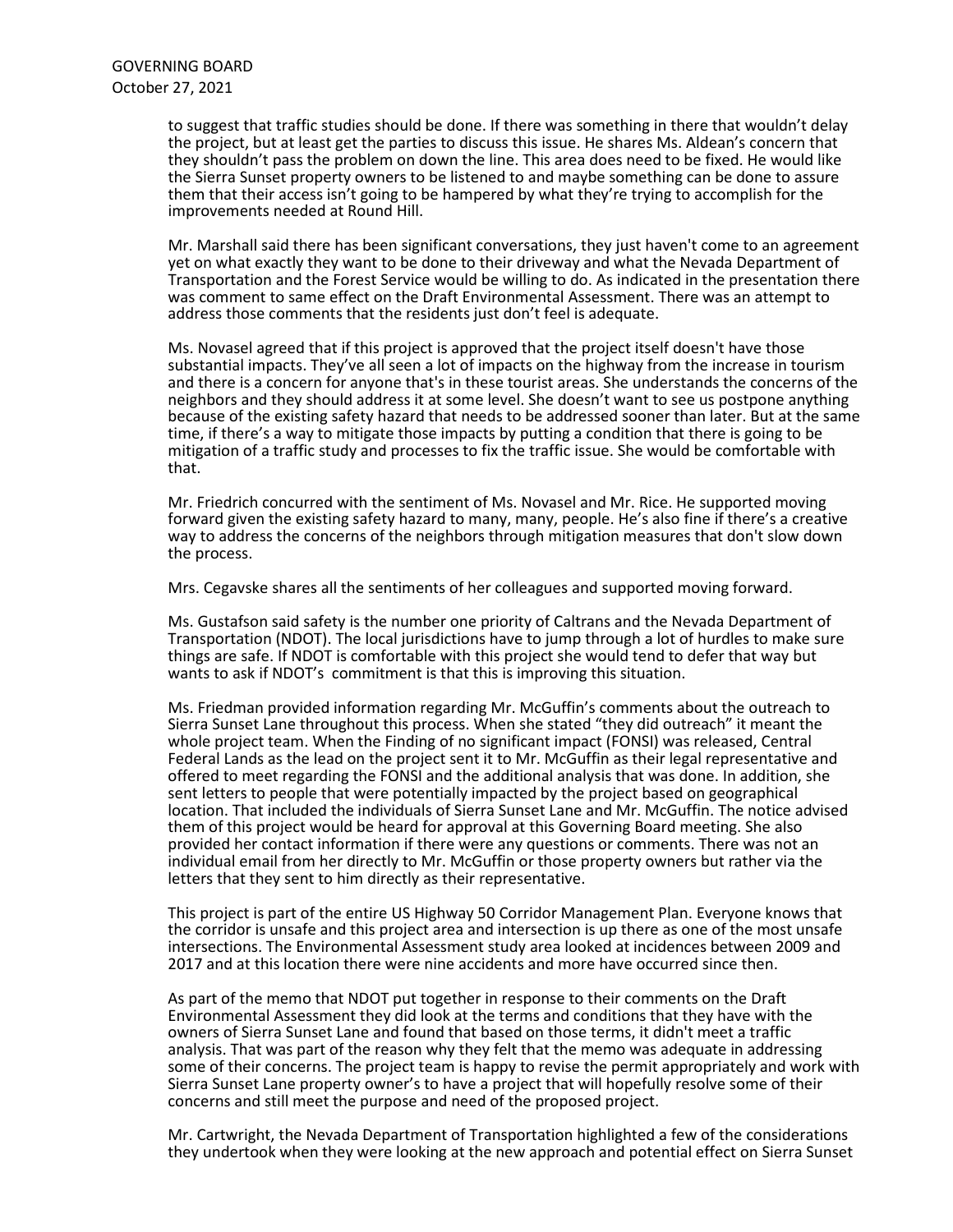Lane. The existing approach into Sierra Sunset Lane is a non-standard approach in its original configuration when constructed many decades ago. It's what the non-standard approach was identified as having acceleration and deceleration lanes. By any modern standard for an acceleration or deceleration lane the existing approximately 100 foot acceleration area or just over widened pavement on the road there doesn't really serve any purpose and is a potential safety hazard if it was used as an acceleration line.

To confirm the department's commitment to this corridor, the stakeholders, and the local residents, they are looking at this corridor with an overall safety goal in mind and are analyzing potential safety conflicts throughout the basin. They're also willing to have a conversation with the residents to get to the heart of their concerns. He's concerned that there's a lot of focus on a traffic analysis. Knowing what goes into a traffic analysis, he doesn't know that they are going to necessarily alleviate any of their concerns with that analysis. Based on engineering judgement and knowing what is involved in the analysis, he doesn't believe it's going to show that there's any effect. He doesn't want to do a traffic analysis and then should that traffic analysis come back and show that there's no significant effect, be done with this. He would like to meet with the residents and have an open conversation about what their concerns are and see how they can alleviate any of those concerns and or with their engineering tools show them that they're going to make the situation safer for everybody through that section of road. They will continue to look at it as they move forward with additional projects.

There's also the mill and overlay project that will resurface US 50 from Stateline to the top of Spooner Summit in the next couple of years. In addition to working on this project and the Warrior Way project which will add a new signal and improve pedestrian safety on Highway 50, he's also working on the mill and overlay that will resurface and provide some safety enhancement through the corridor. He's worked on this section of road for a long time and doesn't want to have negative effects for any of their users. They want to do what's best for the collective and the individual user with the best balance.

Ms. Aldean asked what happens if a motion is made to approve the required findings and those findings are questioned by the Sierra Sunset Lane property owners? If they condition the permit for example, on the preparation of some analysis to evaluate the impact of the project on them and a commitment by the project proponents to mitigate any legitimate adverse impacts, doesn't that contradict the finding that there are no significant impacts that need to be mitigated?

Mr. Marshall said it could be interpreted that way, but it also could be legitimately viewed as a belt and suspenders approach. Where they've done the analysis but adding an extra layer of safety. The only thing he would change that she said was "to mitigate" and use "any significant impacts identified."

Mr. Yeates suggested a condition that might help. On page 215 of the permit that addresses the pre grade inspection that certain conditions have to be satisfied. That the permitting shall submit an updated construction schedule to TRPA prior to commencement of construction. This schedule shall identify dates for the following…. Then there's a listing of six particular items and suggested adding a seventh, especially after listening to the Nevada Department of Transportation's (NDOT) comments which are re-assuring to him. That additional bullet would be "NDOT has met with the residents of Sierra Sunset Lane to review their concerns about public safety as part of the overall corridor planning in this area."

Mr. Marshall said yes, that would work.

Ms. Aldean asked if there's an affirmative obligation on behalf of NDOT to address any significant adverse impacts.

Mr. Yeates said he's leaving to what NDOT said is that they are doing overall corridor planning work in this area. This gives the residents the chance to talk directly to NDOT about their concerns. He's unsure that they have the authority to mandate NDOT to do something. It would state that "NDOT has met with the residents of the Sierra Sunset Lane to review their concerns about public safety as part of the overall corridor planning in this area."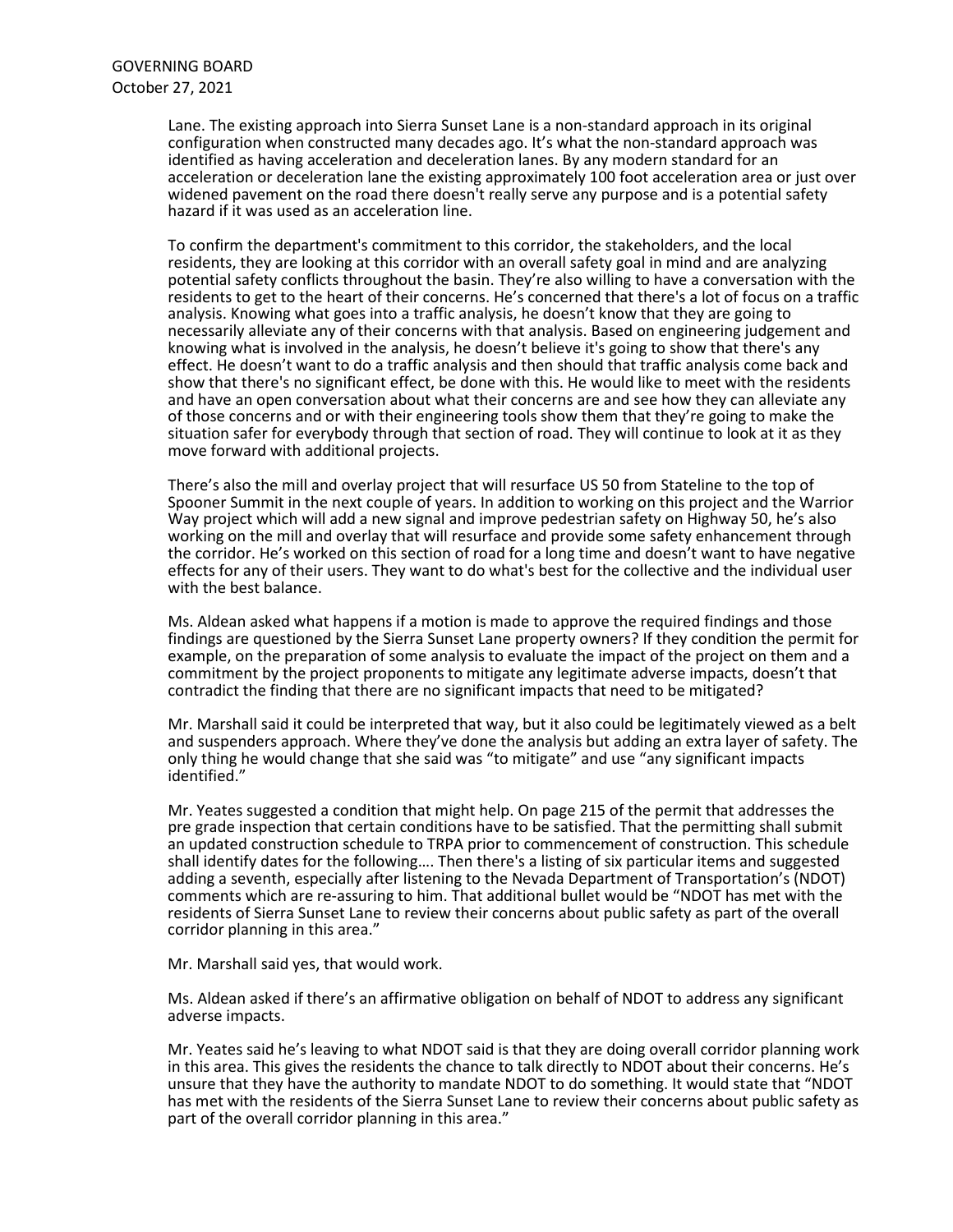Ms. Friedman made an additional suggestion to include NDOT, TRPA, the Forest Service, and Central Federal Lands, Highway Division, as the project lead. They've all been part of a team moving this project forward so meetings should include the entire project team.

Mr. Yeates agreed to the suggestion.

Mrs. Cegavske felt that was too many people. How is NDOT going to get all of those groups together to work on this?

Mr. Marshall said they already have a team that consists of individuals from those agents that meets on this project. This is just being inclusive of the already existing team that would provide a lot of different resources to the homeowners, should it be necessary.

Ms. Aldean said it may be correct that they do not have the ability to condition the permit but with an obligation to mitigate the significant adverse impacts. These parties have already allegedly taken a look at this issue and come to the conclusion that there will be no adverse impacts and is not going to be a detriment to public safety for these property owners. So, she's unsure of what an additional conversation will do unless there is an affirmative commitment to do something about it. They may come to the same conclusion, in which case, they'll say that they don't have to mitigate anything because they've come to the conclusion that there are no adverse impacts. That's why her original solution was to have independent third party participate in the review. She's not suggesting that these folks are entering into this agreement in bad faith. There's no compelling reason for them to mitigate what the owners may still see as significant issues then they haven't accomplished anything.

Mr. Cartwright, the Nevada Department of Transportation said that this access onto the highway is a permitted approach with the Department of Transportation. As a part of that permit, the Department of Transportation has reserved the right to modify the access into and out of Sierra Sunset Lane. The existing access is full left in, left out so that would allow them to make every movement into and or out of that approach. The department has reserved the right to restrict that access, which would make it only a right in, right out. During their analysis, they did not feel it was necessary to change or restrict that access. That is something that they reserve the right to do, but they've chosen not to exercise it because they do not feel it is appropriate or necessary for safety.

Ms. Aldean asked if TRPA had the right to condition the permit on the mitigation of any significant adverse impacts that were discovered.

Mr. Marshall said yes, against the project applicants but NDOT is not part of the project applicant. You've heard that NDOT's conclusion is that there was no justification for restricting of any movements because of a concern of safety about the existing intersection. The board can require some monitoring and then coming back to the board with the report that would indicate whether or not there was any significant adverse impact on the intersection.

Ms. Aldean asked if they would incorporate that into the suggestions that Mr. Yeates has recommended.

Mr. Marshall said yes, the board could do that.

Ms. Aldean asked Mr. Yeates if he would entertain that amendment.

Mr. Yeates said yes. Would that be a report back to TRPA?

Mr. Marshall said yes, after a season of operation or whatever the board thinks is appropriate.

Ms. Aldean said after the project is complete and these new turning movements are in effect would be useful.

Ms. Regan said that would be an adaptive management approach that would allow this important safety improvement to get going, but a commitment to work out these issues and monitor and adjust.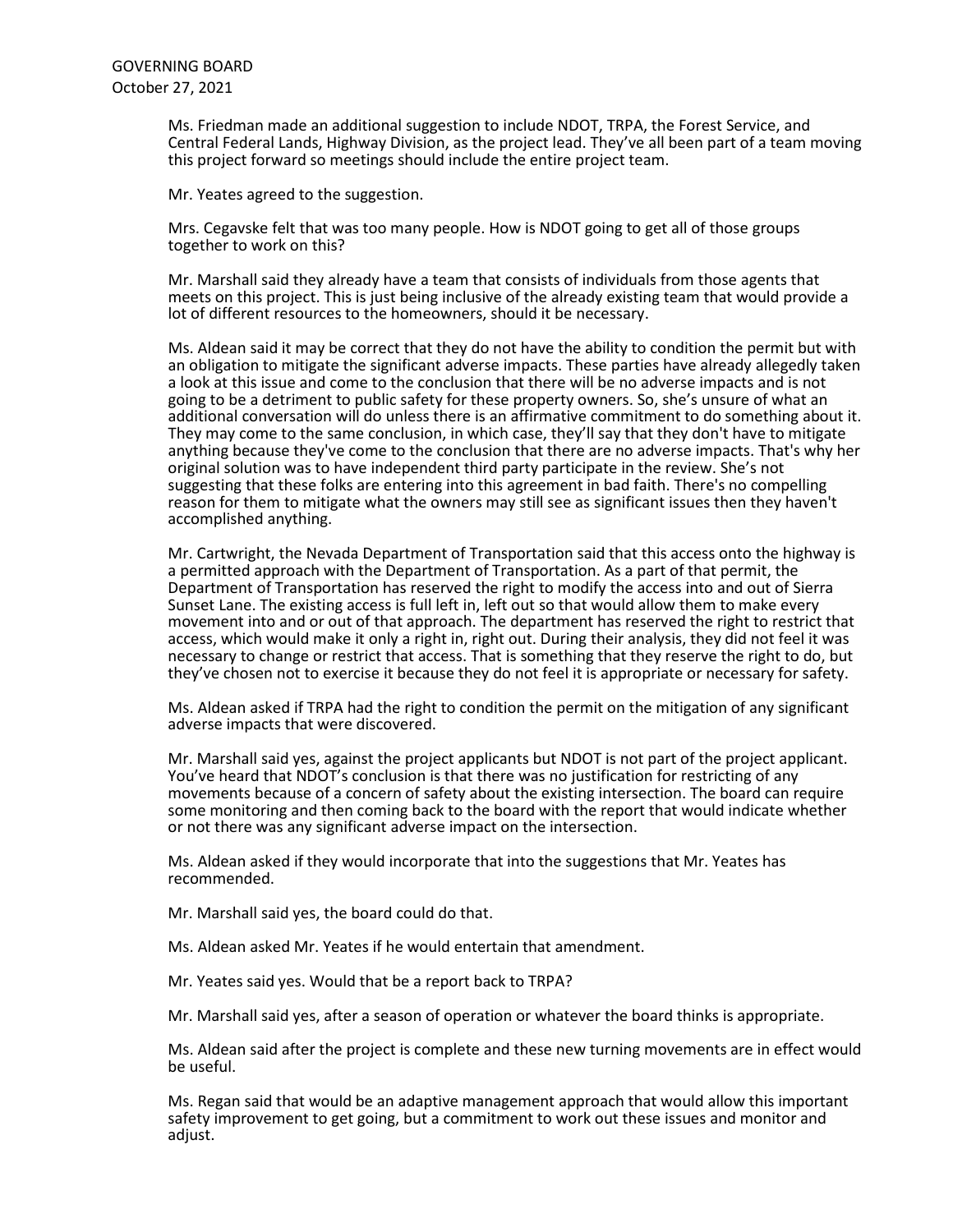Mr. Yeates made a motion to approve the required findings including a finding of no significant effect as shown in Attachment A.

Ayes: Ms. Aldean, Mr. Bruce, Mrs. Cegavske, Ms. Faustinos, Mr. Friedrich, Ms. Gustafson, Ms. Hill, Ms. Novasel, Mr. Rice, Mr. Yeates

Absent: Mr. Lawrence

Recused: Ms. Williamson **Motion carried.**

Mr. Yeates made a motion to approve the proposed project subject to the conditions contained in the draft permit as shown in Attachment B with the addition of a condition to special condition number 4.a that would read as follows: "The Nevada Department of Transportation, TRPA, the Forest Service, the Federal Highway Administration, Central Federal Lands Highway Division has met with the residents of the Sierra Sunset Lane to review their concerns about public safety as part of the overall corridor planning within this area. After the project is complete, the applicants shall report back to TRPA on the traffic conditions around the project area.

Ms. Novasel asked if there should be a timeline, for example, within three or six months of the completion. After completion is pretty wide open.

Mr. Marshall suggested one year. Depending on when it's completed, it would give a full summer of implementation that the board would get a report back on.

Ms. Novasel was good with that.

Mr. Yeates accepted that amendment.

Mr. Mathis, Central Federal Lands asked staff to reread the second part of the amendment about the time after the project is complete.

Mr. Yeates said, "After the project is complete, report back to TRPA within one year on the traffic conditions within the area."

Mr. Cartwright, Nevada Department of Transportation wanted to clarify what traffic report they wanted to see. This is pretty broad.

Ms. Aldean said it would be reporting back on any adverse impacts that are observed during this monitoring period one year after completion of the project.

Ms. Gustafson asked if that's for those specific properties.

Ms. Aldean yes, for the specific properties along Sierra Sunset Lane.

Mr. Cartwright, Nevada Department of Transportation said when they're doing any kind of a safety analysis or comparison from an existing condition to new modified condition a year sample period typically is not considered statistically significant. They usually like to have three to five years to have an accurate average representation of what's going on. He has concerns about what they're looking for with such a short reporting period. There's also concerns about tying the Central Federal Land Highway Division to this project for a year beyond its completion. Typically, their role is one of engineering and construction administration, not analysis and reporting after the fact. The department is more than willing to look at all of this as they move forward because they do have additional projects coming through but has concerns about how a board would expect the Central Federal Land Highway Division to be involved in and all of this.

Ms. Friedman suggested that they reword the monitoring requirement and link it more to the US 50 Corridor Management Plan since that will be looking at safety throughout the entire corridor. They'll be doing that safety analysis and is a better timeframe for that as Mr. Cartwright suggested.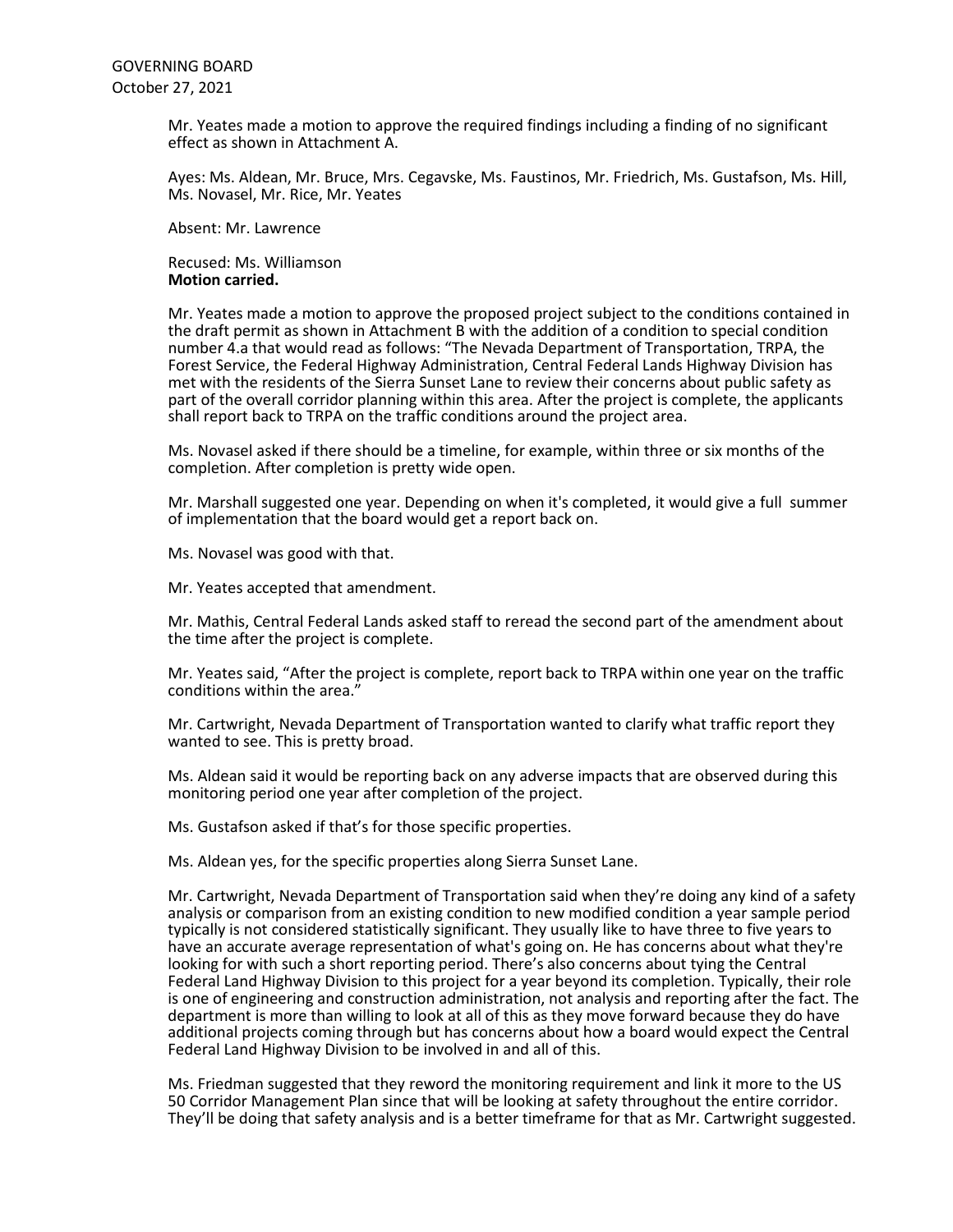Ms. Novasel had an issue with waiting 3 to 5 years, they're looking for immediate impacts to the neighbors. There are concerns that need to be addressed immediately. She realizes that this is not going to be comprehensive studies, it's just looking at the first year to see what happens. It's not that scientific but it can give some comfort to the surrounding neighbors that we are addressing their concerns by just looking at what has happened in that first year.

Mr. Marshall said he would be in favor of leaving the condition as is and they can always report on whether or not the annual or the one-year report is statistically significant. Then they can take that under consideration at that time.

Ms. Aldean asked if based on Mr. Cartwright's comments the reporting agencies should be NDOT only.

Mr. Yeates amended the motion with "After the project's complete, NDOT shall report back to TRPA within one year regarding the traffic conditions within the project site."

Ayes: Ms. Aldean, Mr. Bruce, Mrs. Cegavske, Ms. Faustinos, Mr. Friedrich, Ms. Gustafson, Ms. Hill, Ms. Novasel, Mr. Rice, Mr. Yeates

Absent: Mr. Lawrence

Recused: Ms. Williamson **Motion carried.**

- B. Science Briefing:
	- 1) State of the Lake Report by Dr. Geoffrey Schladow, University of California, Davis

Ms. Regan said we are coming off one of the most historic events, the Caldor Fire in Lake Tahoe's history. It's said that they must learn to live with fire and it's a wonderful program that the University of Nevada Reno developed. Now that we know more about what's happening in the era of fire, is that they must learn to live with climate change. A lot of what you'll be hearing in this briefing touches back to overall impacts that they're not going to be experiencing in 50 or 100 years but what they're actually experiencing today.

At a past board meeting, Dr. Mike Dettinger provided a presentation on some recent climate reports that were published and he said expect the extreme. We're going to go through periods of big droughts, big weather events, flooding, and snow events in this variability that is predicted. And certainly, what they've just experienced with this big drought, and then this atmospheric river event they just experienced.

The presentation was provided by Dr. Schladow.

Dr. Schladow said the State of the Lake report that was produced this year talks about conditions up through the end of 2020.

(Slide 3) 2020 was a warm year. Maximum temperatures are on the top and minimum temperatures are on the bottom for the past 110 years. The temperatures have been getting warmer, no surprise there. Relative to that long term average, 2020 was a warm year.

(Slide 4) 2020 was also a dry year. The precipitation for 2020 was below the long term average.

(Slide 5) A consequence of having a warm and a dry year, is that lake level falls. This shows the historic lake level data going back to the beginning of the last century, Through the end of 2020, the lake level had gone down almost 2.5 feet. A couple of weeks ago, it went down below the natural rim of 6,223 feet. That was short lived with the recent storm that brought the lake back up to approximately six to seven inches above the rim but and again may fall back down below it.

(Slide 6) The surface of the lake was warm, as well. Until now he's been talking about air temperatures now, turning to the Lake itself. Since 1968 the surface of the lake has been warming. In 2020 it was above the long term trend (dashed line). (Slide 7) shows the average surface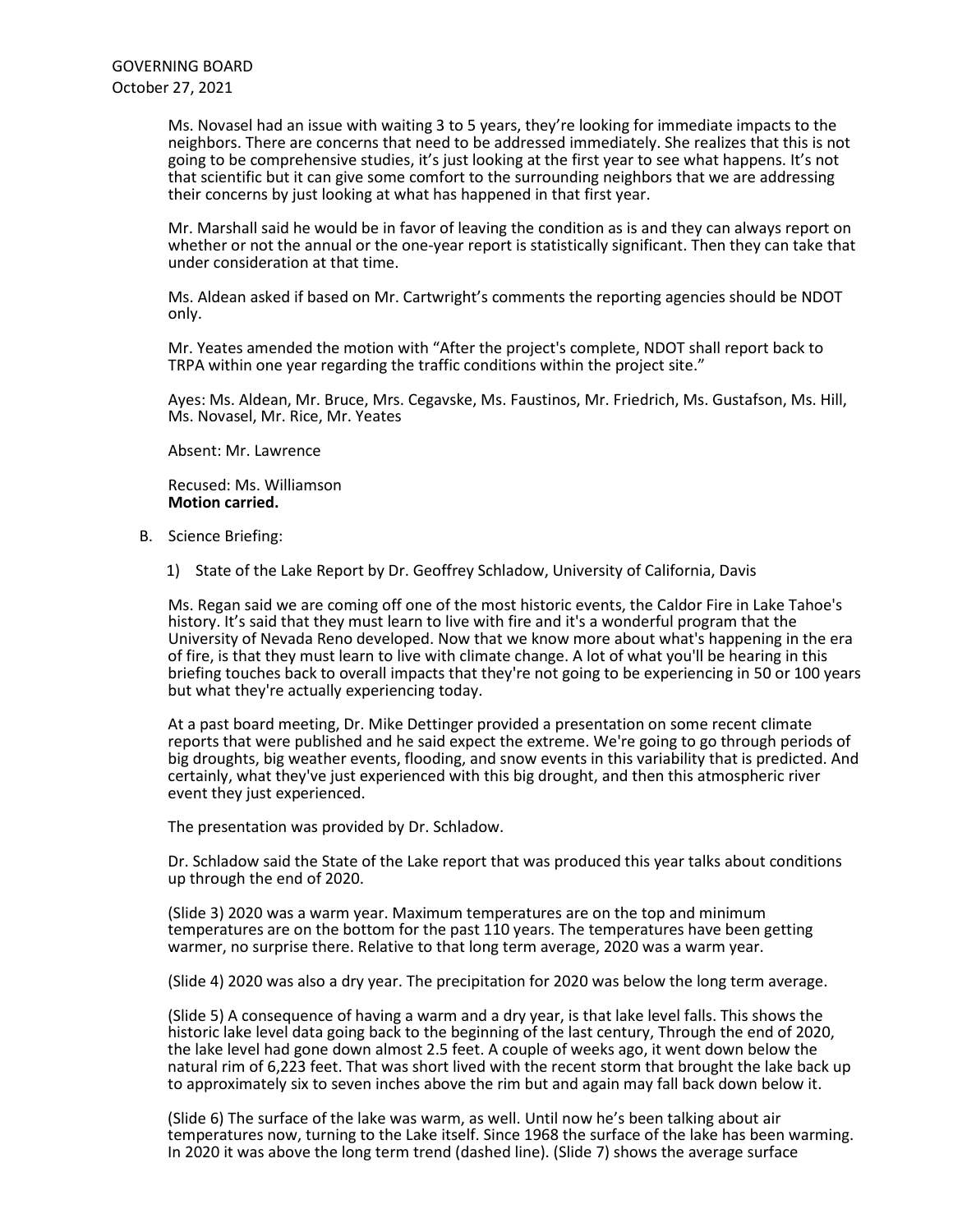temperature in July. It's hard to say if it's going up or going down, or just oscillating year to year. July's average surface temperature is 68.7 degrees and the maximum temperature recorded at the surface in 2021 was 72.5 degrees which was closest to the warmest ever recorded. What's important about this is not just the temperature, but how temperature can impact the ecosystem. Based on of data from around the world, this temperature of about 68 degrees Fahrenheit represents a little bit of a threshold where cyanobacteria (algal blooms) can start to establish themselves as cyanobacteria. Not saying that Lake Tahoe is on the verge of having conditions like this but the mere mention of cyanobacteria and harmful algal blooms was unimaginable in Lake Tahoe 20 years ago. (Slide 8) cyanobacteria at Regan beach. It's a good warning that conditions in the near shore are changing rapidly.

(Slide 9) One of the consequences of the surface temperatures getting warmer is that the lake is staying stratified longer. This means the surface of the lake is getting warmer and deep down it's getting colder. Warm water is light and cold water is dense so it's more difficult for the lake to sort of mix vertically. This is the number days every year and back in the 1960s and 1970s it was 170 days and now are closer to 190 to 200 days. If there's more months that it's stratified then there's less of the year that it can start to mix. That's the issue with this increase in stratification is that the mixing of the lake, particularly, when it mixes all the way to the bottom, is reduced.

(Slide 10) Reduced deep mixing. The column represents how deeply the lake mixes in that particular year. In the early 1970s there were three years in a row when the lake mixed pretty much all the way to the bottom and stayed mixed for days and weeks. Through time there seems to be less occurrences of deep mixing and many more occurrences of shallow mixing. In 2020 and 2021 it mixed down to about 500 feet, about a third of the way down which then the bottom of the lake didn't get refreshed. All that high oxygen that's in the surface waters wasn't brought down to refresh the bottom of the lake, the pool of nutrients building up at the bottom of the lake continue to build up without any dilution.

(Slide 11) Nitrogen is the primary nutrients that drive the water quality more directly. This hasn't really increased. This is maybe a testimony to projects that have been implemented and actions that property owners are taking. The exception is in 2017 when there was record inflow.

(Slide 12) This is the nitrogen that's in the lake itself. Despite the fact that the inflows, the streams haven't increased, they may actually have decreased the amount of nitrogen they are bringing in. The nitrogen within the lake is continuing to increase and the other primary nutrient, phosphorus are showing a similar pattern of increase. These nutrients are important as they drive algal growth which is measured by the chlorophyll. Over the period of record that hasn't really increased which is good. Although, the amount of biomass is the same, the species, the individual characters are changing and they're getting smaller and smaller. There are more of them from the point of view of scattering light reducing clarity is the important thing of this shrinking size of chlorophyll.

(Slide 15) Annual clarity. During the 1970s, 1980s, and 1990s the clarity was going down. It was decreasing from about 100 feet to about 70 feet. At that point, there was an increase in scientific understanding, an increase in capital availability, an increase in projects, and they've witnessed this slowdown in the decline of clarity. It's leveled off at about 70 feet which is a laudable achievement. When the basin wide goals and often goals of the regulatory agencies such as Lahontan Regional Water Quality Control Board and the Nevada Division of Environmental Protection who set a goal of by 2025, they would like to be at an average of around 80 feet of clarity. They're not there and won't be there by 2025 but knows there's a lot being done. If they keep their eyes on restoring clarity back to 100 feet then it's a good time to start thinking about which of the approaches, they're currently taking are bearing fruit and which ones need to be revisited. If the year is divided up between winter and summer, winter has been an improvement in clarity. Summer may be where most of the problem exists. This is where there hasn't been any arrest in the rate of clarity decline. Climate change is a major player in this which is changing the lake physically, possibly chemically and biologically. There's a lot more work that needs to be done. This is an area where the Tahoe Science Advisory Councils is currently working with a lot of a lot of the scientific groups.

(Slide 18) Nearly all of the lake bottom looked like the photo on the left in the years past. Now a significant part of it looks like the photo on the right with Asian clamshells and Metaphyton which is a type of algae that's filamentous algae that is growing coincidentally with Asian clams. This was first observed in Marla Bay in 2008. It is bad now because of the low lake levels and conditions are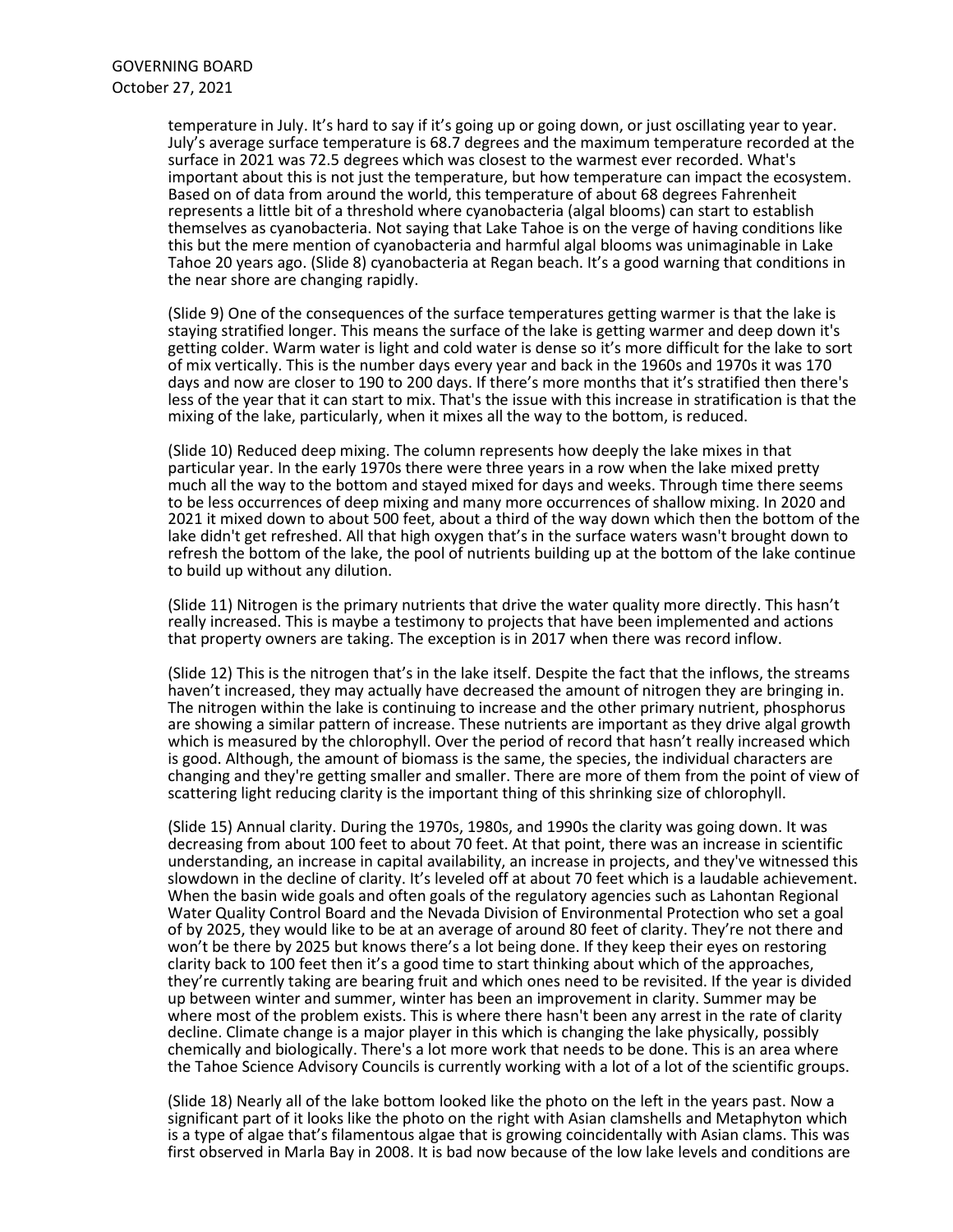conducive for it to be washed up. The connection with the Asian clams is that through their excretion concentrate the nutrients in the lake create ideal growing conditions for Metaphyton. Climate change has a major role. It's the bottom of the lake, not at 1,500 feet, but the bottom of the lake in the nearshore.

With climate change there is lake warming, nutrients added by wildfire smoke and reductions in ultraviolet radiation. This begs for action and there are a lot of things being thought about and considered.

Climate change in connection with clarity, metaphytons which he believes are big issues facing the lake. They recently completed a report on future climate change and particularly on the extremes.

(Slide 23) The pink areas represent future air temperatures under higher carbon emissions. The pink area represents the combined results of a number of models. The blue areas represent a different climate scenario, one that has less carbon. They're probably above the red scenario for the trajectory right now. This is urgent. Air temperatures are going to continue to go up. The gray area is the past and is the area used to calibrate these models.

(Slide 24) Snow is going to decrease. They're going to get a lot more rain. The precipitation will probably stay the same but the percentage of snow will go from about 50 percent down to 20 percent. All these plots shows the mean of a number of models, thick black line in the middle and the bounds, the upper and the lower represent the extreme cases of one of the individual models.

(Slide 25) Stream flow example at Ward Creek. To the left of the black vertical line represents is historical Ward Creek, to the right is what the future may be according to these models. The red line represents some of the average of the models by highest predictions year by year. The blue line represents the lowest flows.

Three things to notice are that flows are going up. Second, is the peaks are huge compared to the historical peaks. Third, is the blue line at the bottom are the extended dry periods, far more extended low flow periods, than we had historically.

(Slide 26) The thick black line is the mean and the dashed lines represents the daily lake level rise. The 250 millimeter per day is that those peaks on the right, lake level would be rising 10 inches per day. Between the rim and the top of the dam there are 72 inches. If such an event were to occur when the lake was midway between the rim and the dam, it would be less than one week before the dam overflowed.

Key results are a warmer lake is a disadvantages to native species, increase in metaphyton growth, earlier peak<br>earlier peak stream flows, and much higher, more intense droughts. The lake gets stagnant because of the stratification. If water is released too much, too soon then there's water shortages and not releasing soon enough, then there's flooding. There's the idea of the forecasting tools based on forecast of not just the weather but climate for the coming months, increasingly have to be part of the planning arsenal utilized.

Presentation can be found at:

[Agenda -Item-No.-VII.B.1-State-of-the-Lake-Report.pdf](https://www.trpa.gov/wp-content/uploads/Agenda-Item-No.-VII.B.1-State-of-the-Lake-Report.pdf)

### Board Comments & Questions

Ms. Gustafson thanked Dr. Schladow for the presentation. It can be a dismal outlook with everything that confronts us all when they look at what can happen to the lake with climate change and all the factors they're dealing with.

Dr. Schladow, UCD said he didn't intend to leave a feeling of dismay and despair. Generally there's been this wealth of increasing knowledge on climate change and adaptation, particularly in Tahoe. The fact that they know this, not with absolute precision, but they have a good idea of the trends and where they're headed puts them in a powerful position. There's a chance that we do have some years to plan.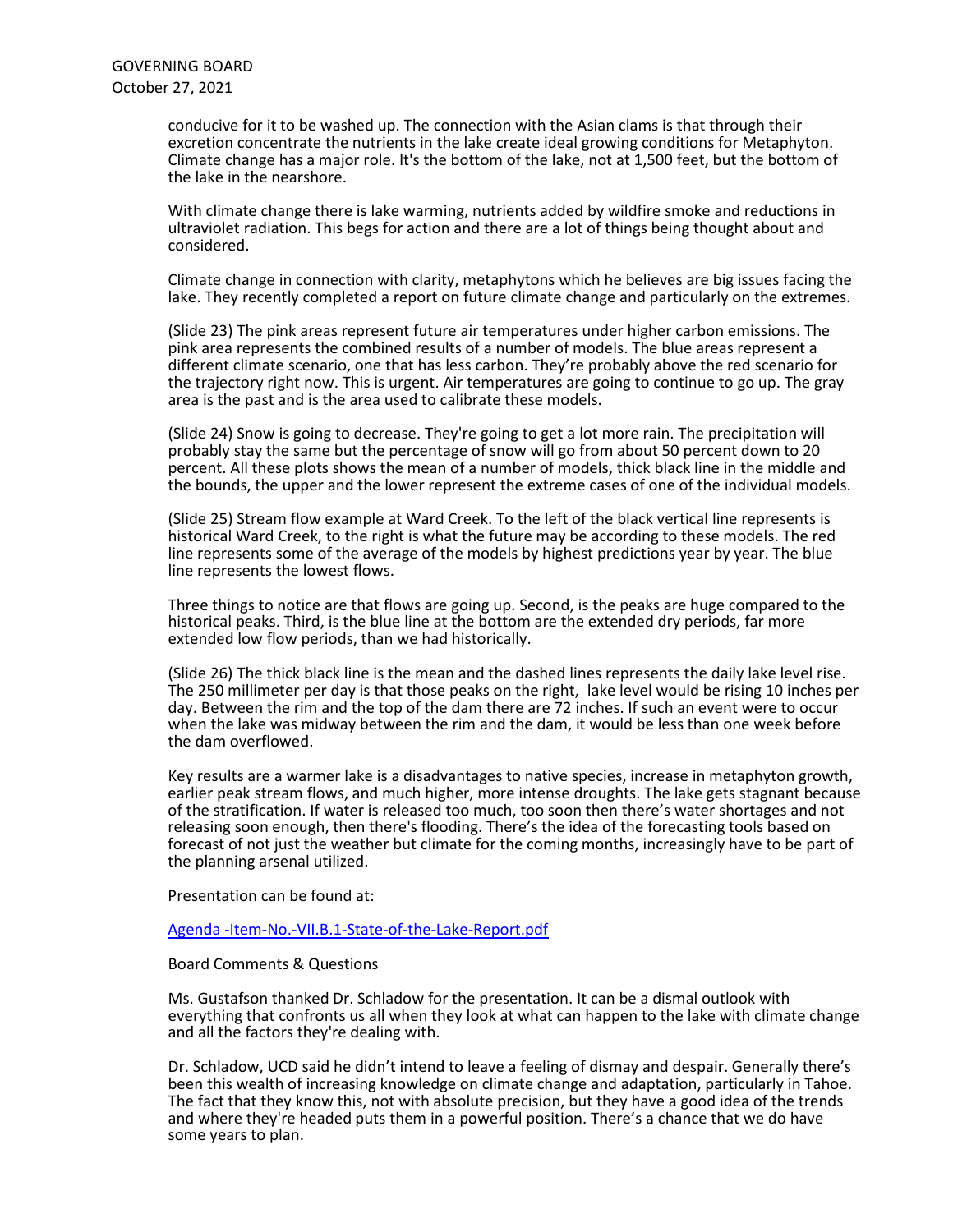Ms. Aldean asked what accounts for the variability of the deep mixing from the 1970s to the present day.

Dr. Schladow, UCD said the reason the lake mixes is primarily because of very cold and long winters and has very little to do with the wind with an individual storm. Climate has always been variable. weather is always different. What's clear from climate predictions going forward is that there is going to be overall warming and longer periods of mixing but it won't last forever. It's the frequency, this four to five year interval that we used to have looks like it's being broken because of the changing climate and stratification season is getting longer. When it does mix in the future, it may mix just for a few days. Which is good enough to renew the bottom waters. They have to get smarter about how they control that. The way to control this is through the land use policies, and things like that. They have to build up the resilience of the lake to withstand long periods of no mixing. It isn't like it's all over, it's a long way from it.

Ms. Aldean said the presentation stated that there was an increased presence of nitrogen in the lake, but not in the streams feeding the lake, is that because of atmospheric deposition?

Dr. Schladow, UCD said atmospheric deposition is one of the major sources of nitrogen. He would have thought with cars getting more efficient and electric cars, it would become less of an issue. They haven't looked at what the current nitrogen loading rate is. A lot of it is tied to this mixing of the lake. Most of those nutrients are at the very bottom of the lake and without mixing they stay there and are not accessible to the algae. When it comes to the surface, suddenly nitrogen is being re-used by the algae, and the algae being eaten by the microscopic Zooplankton, the fish are getting fat, etc. That's how a lake should operate. It's not just chemistry, biology, or physics but rather how they all interact.

Mr. Friedrich said it seems to him with the climate baseline changing and what Dr. Schladow laid out in the presentation they would need to look at strengthening the adaptation mitigation measures in response and reconsider the baseline with land use and other policies. Second, climate change is a global issue and the more they can connect the dots with residents and visitors to keep Tahoe blue and how everyone needs to take action for climate change at home. The education work that Dr. Schladow and others are doing is incumbent, they're not going to reverse the trends of climate with our local actions but they need to help connect the dots for people who love Tahoe. Are there any thoughts on those educational opportunities, or work they're doing related to helping people see the connection between keeping Tahoe blue and their work on climate? And also, adjusting management responses to reflect the changing climate drivers.

Dr. Schladow, UCD said that's always the tough question of what they can do. It's correct that there's individual action such as driving less, being more conscious of what they're doing, the use of fertilizer, etc. It's getting to be challenging. The arena they can do the most work in is buildng resilience. For example, the big concern about the lake not turning over and mixing is that we're going to run out of oxygen at the bottom of the lake and is a nightmare scenario. That's something they're still working on and understanding the rate at which that is happening. They can slow that rate by nutrient control, which is projects on the land, less driving, etc. If there are less nutrients the algae is growing slower and they're consuming less oxygen by decomposing once they die. Just an example is that maybe the lake can withstand 20 years of not mixing. If they can extend that to 25 or 35 years then when they get that extreme winter in 2038 for example, that year alone maybe enough to carry us forward for another 30 years. It's adapting to the world they're in, they can't change it as quickly as they would like but adapting to it is critical. That's where some of the leadership from TRPA and others is critical. Science is there to do what they can do. They can do everything but make the decisions.

2) Caldor Fire Science and Monitoring Overview by Dr. Sudeep Chandra, University of Nevada, Reno

Dr. Chandra provided the presentation.

Today's presentation will talk about living with wildfire, what they know and don't know from the direct and indirect impacts from wildfires through studies from 1985 to present day with the Caldor Fire.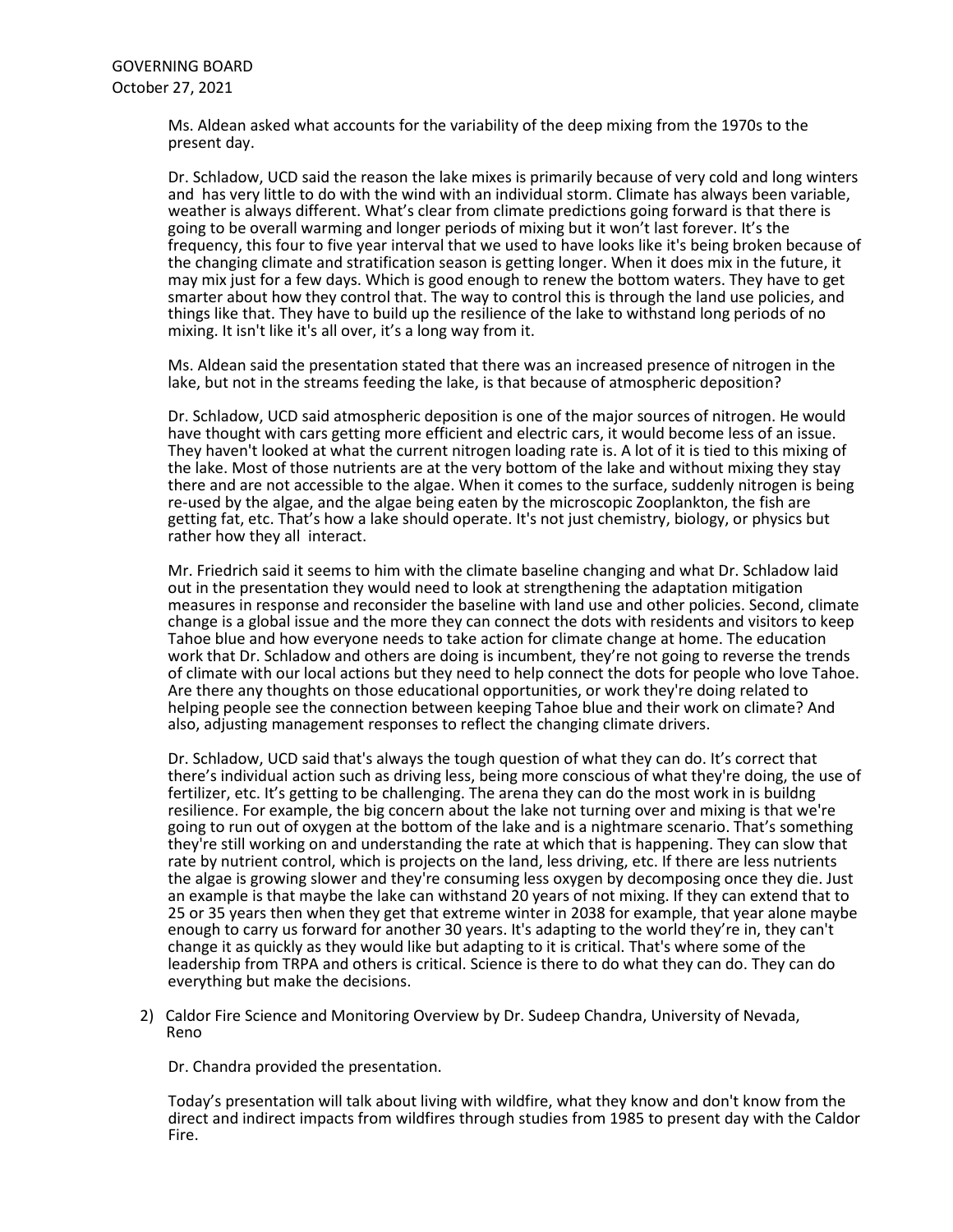Fire is a natural process. Not all fire is bad and that it's been important for them historically. He'll go through what they feel is happening in the Sierra Nevada region and the Central Sierra related to fire and fire suppression, increased ignitions, and changes to mountain ecosystems. Then he'll give a primer on Tahoe fire related research from 1985 to the present. They've had quite a good history with this great science community of studying fires in and outside of the basin and its impacts. Lastly, he'll provide an update on the Science Advisory Council and other member institution responses on studying the Caldor, Dixie, and Tamarack Fires and the impacts on Tahoe.

Fire is a natural process and historically in the Tahoe Basin they've had very low intensity fires over time. Prior to colonization fires burned through the East Shore of Lake Tahoe in most years but only all watersheds about every three years or so. These were low intensity fires. The scientists can determine that pre colonization native people like the Washoe Tribe would spend their summers near the lake and burn areas and then move down out of the basin in the winter. They have estimates for measuring these by looking at tree scars or wood anatomy. (Slide 3) Figure A shows the growth within those rings but also the scar development that's there. They can understand where in space in the watershed and in what time periods they may have had these low intensity fires.

(Slide 3) For the Northern Sierra Nevada Region, and Tahoe Basin, the bottom graph gives a history of time, and the number of watersheds that burned over time in approximately 10 years. They get these moderate fire intervals that occur over time with low intensity.

(Slide 4) In the Sierra Nevada region these types of fire intensities can vary historically by elevation and forest type. The east side woodland and pine forests would have these interval burns of about 11 years, ranging from 5 to 40 years. But higher up into the forest in the Red Fir Forest, one might see 40 year intervals and 15 to 140 year ranges. This is largely because of snowpack as well and moisture that's in the system.

(Slide 5) Today there are three ingredients that are causing large fires. This is measured quantitatively through different scientific studies. There's a lot of human disruption going on, there are ignitions that are leading to human caused patterns of fires and lightning which might come with storms. The atmosphere conditions are just right so there's an increased length and severity of fire weather that might facilitate high intensity fires. Then there's resources to burn, high growth rates of certain types of plants or trees. As they've grown within the system the structure of vegetation is changing. All of these things are leading to the cause of the large fires in the last hundred years, particularly in the last 30 years.

(Slide 6) Humans are the major source of ignition in the Sierra Nevada. This is something we cannot ignore. The bottom left graphic is clear on lightning versus human ignitions throughout the year in the Sierras. Proactively, they've done a very good job more recently by putting signage up, trying to make sure people need to control or not have campfires out in the back country, and restrict fire use for example. This is one way they can help manage the severity of burns, is just preventing the lighting of these fires in basin. This is common throughout the Western United States. The map on the right, with the red dots in the California area and in the Sierra and Great Basin, are quite significant. If they're thinking about managing the fire future, this is one great educational opportunity to continue to make sure that they understand they are part of the sources for starting these fires, and they need to minimize that when there's high flammability.

(Slide 7) The shifting climate worsens the condition at the lake and the change in the snowpack that's predicted whether it's 50 percent down to 30 percent will worsen the fire weather potentials in the system. There's excellent work done out of the University of California, Merced from John Abatzoglou's lab that looks at the fuel aridity of the fuel that's on the ground. Drier fuels from earlier snowmelt will lead to increased fire behavior. This is shown in the bottom left graph. Since the 1970s the increase of fire frequency in the West is going up in spring and summertime. They can use this to plan to the future with this type of knowledge based on how they might manage the forests and prevent human ignitions in the landscape.

(Slide 8) Fire suppression has increased the surface and ladder fuels that we see. When there's ignitions, they're seeing a lot of burning and the lower forest part of the canopy and then lights things up in the top of the canopy.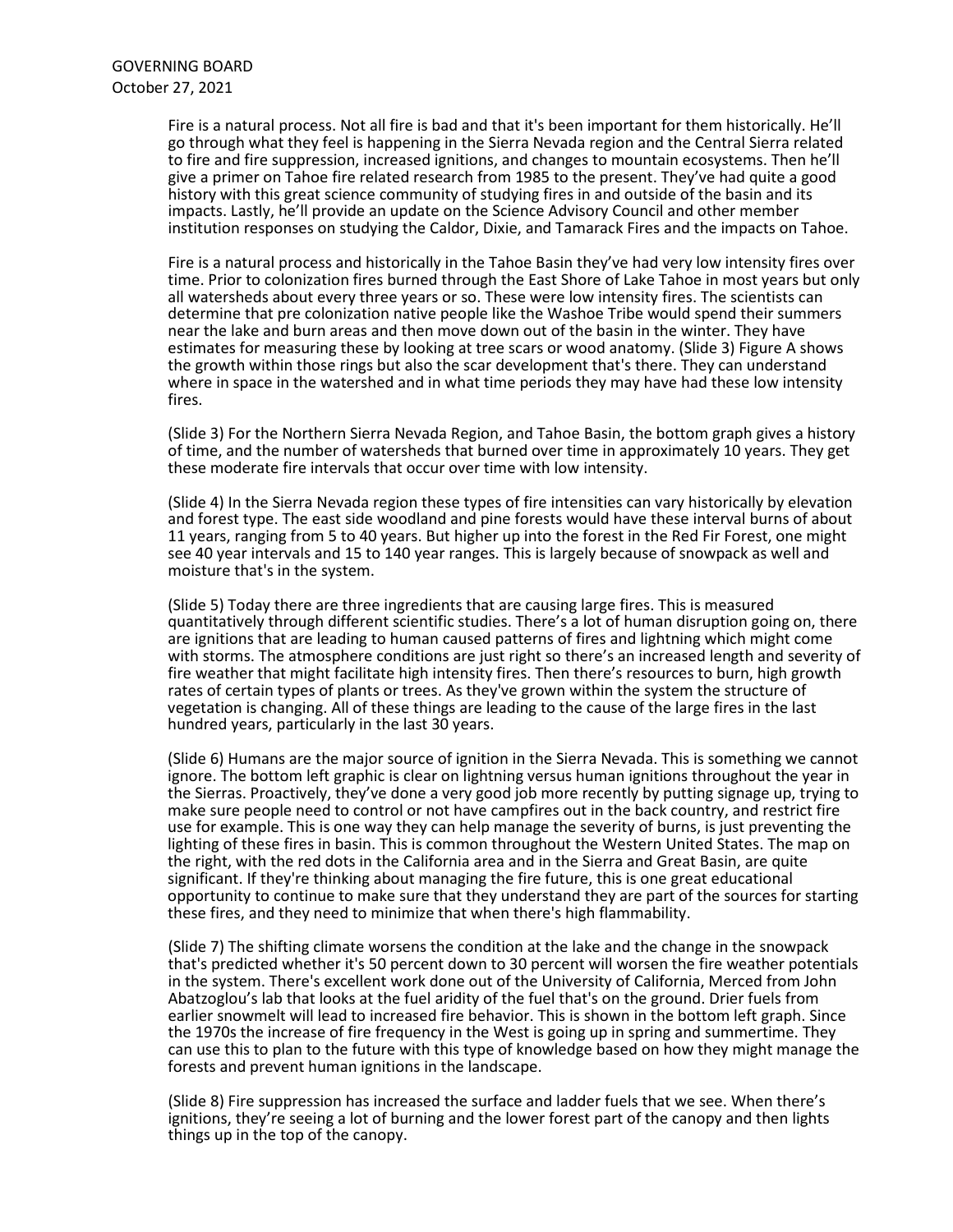(Slide 9) The fire regimes are changing dramatically with the shifting climate and the response to drought. But there are also a number of studies that they've conducted in the Tahoe Basin since the 1980s to try and understand what the impacts of fire would be to the lake and watersheds.

(Slide 10) When Dr. Schladow was talking about water clarity, they were thinking about clarity and stability of clarity overall, and the different changes in clarity by different seasons. Clarity loss in general results from two different types of particles. It results from the tiniest of algae that they might see in the system and it results from the inorganic sediments that are delivered from the watershed or sometimes the atmosphere. As clarity pertains to wildfires, wildfires are diverse in nature whether low or high intensity. Whether it's in certain types of vegetation or other types of vegetation. Those wildfires can influence the type of nutrient or particles that might get delivered to the lake, which might change the clarity which is what they've studied over time.

(Slide 11) There been some limited focus on the study of direct watershed impacts versus indirect smoke impacts to Lake Tahoe's Clarity and there's been a few of these studies.

He'll review the direct impacts of the Gondola Fire in 2002, the Angora Fire in 2007 and the direct watershed burn influences on stream chemistry and stream responses, and then the indirect impact of fires outside of the basin that might be causing smoke plumes into the basin.

(Slide 12) The Gondola Fire in 2007 was in the Southeast corner of the Lake. It was one of the first times they tried to do some more intense studies on the direct impacts of wildfire burning within the basin. One of the major findings from studies that have occurred in the Gondola Fire area is that the erosion of carbon can occur for about 10 years after a fire. About two or three weeks after the fire there were rainstorms. Coupling fire effects in the watershed with immediate rainstorms and weather right after it can lead to big changes. Photo A shows that major ash flows can occur from the site if there's rains that coincide with those fires zones. Photo B shows that there's a hydrophobic or a layer of soil that's created during the fire, which persists 10 years later. These burns can change the soil characteristics in the watershed and make things a little more hydrophobic or water repellant and have sheet runoff that might occur. The other thing that they saw almost 10 years after the Gondola Fire is that there's no canopy left in portions of the moderate severity burn areas in photo C. These are decadal trajectories that they start seeing in the basin. The Gondola Fire represents what happens in a system after there's a fire with weather that allows some of this runoff to occur more immediately, and then changes to the soil structure, and then subsequent runoff and regrowth of that vegetation.

(Slide 13) The Angora Fire of 2007 also had direct impacts of wildfire effects from watershed, in this case watershed to stream water quality and health. This fire occurred in the Southwest corner of the basin. The types of impacts that might be seen with not only burning forests, but the burning of watersheds above sensitive areas like wetlands and meadows that are naturally designed to protect water quality downstream.

(Slide 14) Take a ways from the Angora Fire are multifold while the science didn't have long term monitoring at the Angora site there is some evidence that there's a recovery of nutrient sediment loading over time with no major evidence of sediment or nutrient inputs from the burned urban areas into Angora Creek. They think they got pretty lucky. After that fire they had a bit of a dry period, they didn't have rains occurring like they did with the Gondola Fire immediately thereafter. With a mild winter and spring they recovered a little more quickly. They do think that the urban runoff below the fire zone contributed to higher concentrations in lower Angora Creek compared to the Upper Angora Creek site. The idea that wet meadow restoration provides an effective way to prevent some of these nutrients coming in down the Angora Creek area.

The Angora Creek conditions and urban runoff after the fire were much better than what's been observed at other urban sites around the Tahoe basin. These are some lessons learned when there's direct burns in the basin. Some of this luck and some is not having wet weather right after the fire, or where these fires might be occurring in the basin. Having sensitive ecosystems below them like wetlands or meadows that can help absorb some of the runoff characteristics so they're not damaging the lower basin streams or the lake.

(Slide 15) There are now indirect effects of fire. Rather than burning watersheds, they've seen indirect effects of fires that occur from far away, and then the smoke comes up, and it tele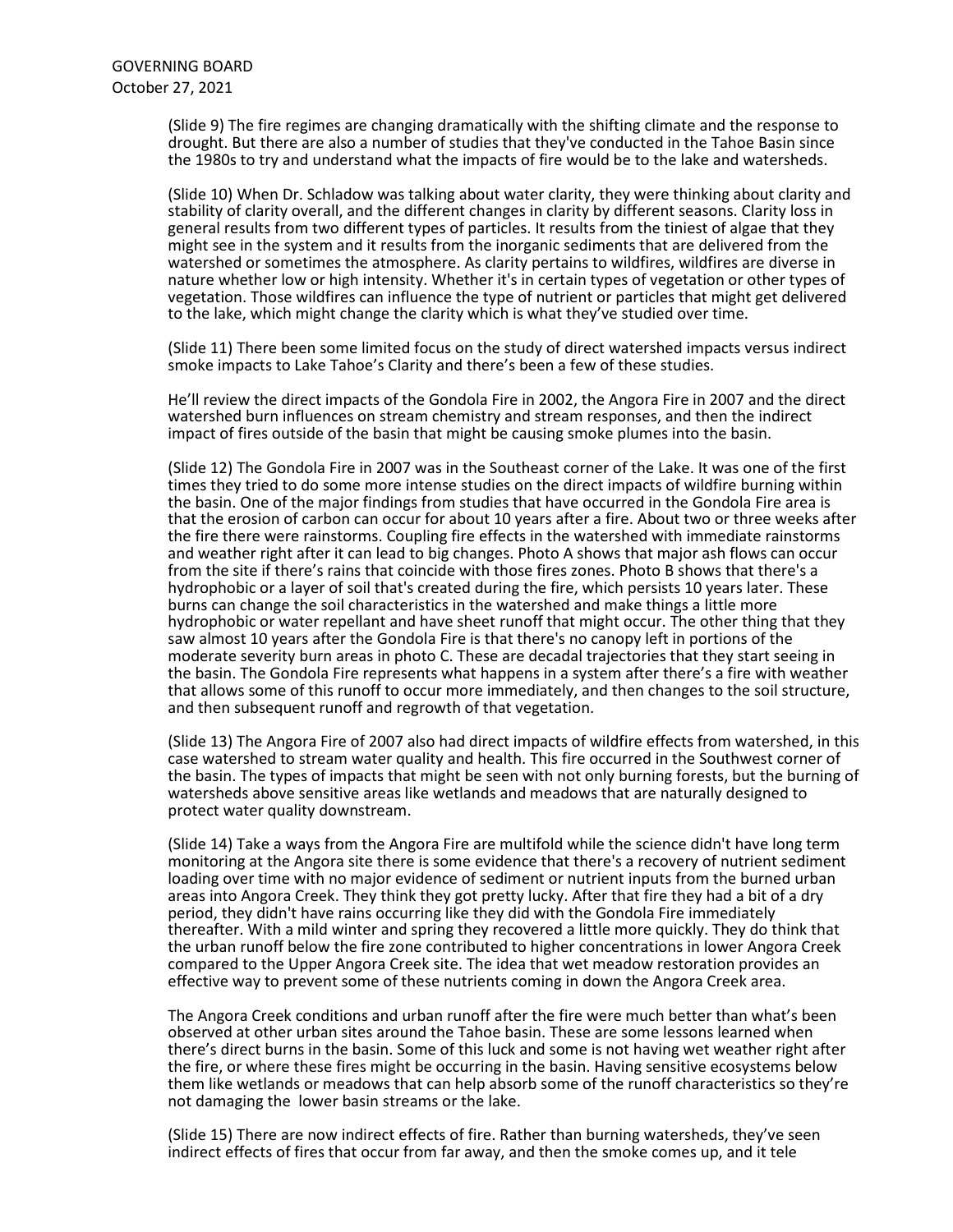connects to the lake and then affects clarity. The first study that showed this was conducted by the University of California, Davis, by Charles Goldman in 1985. In this case there was the Southern California Wheeler Fire that occurred in 1985 and that smoke came up along the crest line of the Sierra Nevada and it increased algae in Lake Tahoe in July. At that time, it was the highest algae that was recorded for the summertime up until that point. Dr. Goldman and colleagues in that paper make a good set of points in that a little bit of smoke can go a long way to stimulating Lake Tahoe's algal growth in the summertime. The likely culprit for increasing this algae at that time was the fertilization of the waters through trace elements. This was not necessarily measured in the system but that's what was suggested. At that time, Dr. Goldman was even a prophetic in some ways of just trying to get us to think about the future. The paper stated, "We all should remain alert to the effects of more numerous smaller fires that might not have a dramatic, visible effect on the atmosphere, but nonetheless, contribute to the variability in annual production of algae or seasonal patterns." They were thinking about this 40 to 50 years ago.

(Slide 16) He and Dr. Schladow were a part of a study that looked at the King Fire effects of wildfire smoke on the lake and they know that wildfire smoke can create thick and large atmospheric concentrations that affect light transparency. This is a combo of what they're going to see more and more in the future. The King Fire affected the South Shore part of the lake and not as much on the North Shore for certain periods of time. The data graph in bottom right corner of the Rim Fire show the red lines of periods ultraviolet light that decline in relation to visible light in the system. The smoke effects have direct effects on the light type of transparency that might be seen.

(Slide 17) They produced a paper recently (not for Lake Tahoe) but for a lake in Northern California where they looked at the effects of 2018 wildfires on the lake. Rather than thinking about cooling or warming, and just looking at clarity and particles, they found that wildfire smoke cools lakes', changes the light conditions and depresses the light conditions. It increases the algae growth in the top layer of the lake, this would be akin at Lake Tahoe to where they measure clarity. But in the deeper waters where they have another set of algal growth, where the plankton eat and the fish utilize that energy for their growth, that deep water plankton virtually disappears. They also noticed that trout and other organisms changed their foraging behavior with these light conditions. These wildfire smoke effects can over a 58 day period in the summertime have immediate consequences to the entire ecology system, not just the clarity.

The question is that whether or not lakes can rebound from these wildfire smoke affects. At the small lake in Northern California, the following year of 2019 seemed to be okay as it went back to background conditions, which is helpful in managing the lake.

(Slide 19) Last summer, the Tahoe Science Advisory Council initiated a call to develop both the process and gather short-term, immediate scientific studies that would assist them in Lake Tahoe. At the Science Advisory Council they're trying to wear two hats of the scientific hat where they're trying to understand some sort of process based on understanding change but also to facilitate that information to get it into the hands of managers and management agencies to understand what's happening at the lake. That first step was their membership meeting in the late summer where they made a request for ideas and proposals and what needs to be done immediately. From that they came up with three different areas with the management community that they are initially supporting. The idea is to look at these direct watershed burning impacts and indirect effects. They're recommending enhancing tributary monitoring to the TRPA monitoring program to increase the extent of the current monitoring of the streams impacted by the fire such as Trout Creek, Saxon Creek, Cold Creek and the Upper Truckee River. That's to understand those nutrient loads such as the nitrates, phosphorus, and the particles, for example.

Then another project that has been recommended is to assess the effectiveness of forest treatments. There's discussion within the community on whether forest and fuels treatments help prevent the catastrophic fire in the basin, that jury is still out. There's not actually science data backing that, it's people suggesting certain things are happening. One of the projects they're recommending is collaborating with UC Berkeley and through the Forest Service is to understand how treatment projects help firefighters battle the Caldor Fire and how that vegetation management may have impacted fire behavior.

The last study they're conducting are on these indirect effects, how does wildfire smoke affect the clarity? This summer there was wildfire smoke in the basin from the Caldor, Dixie, and Tamarack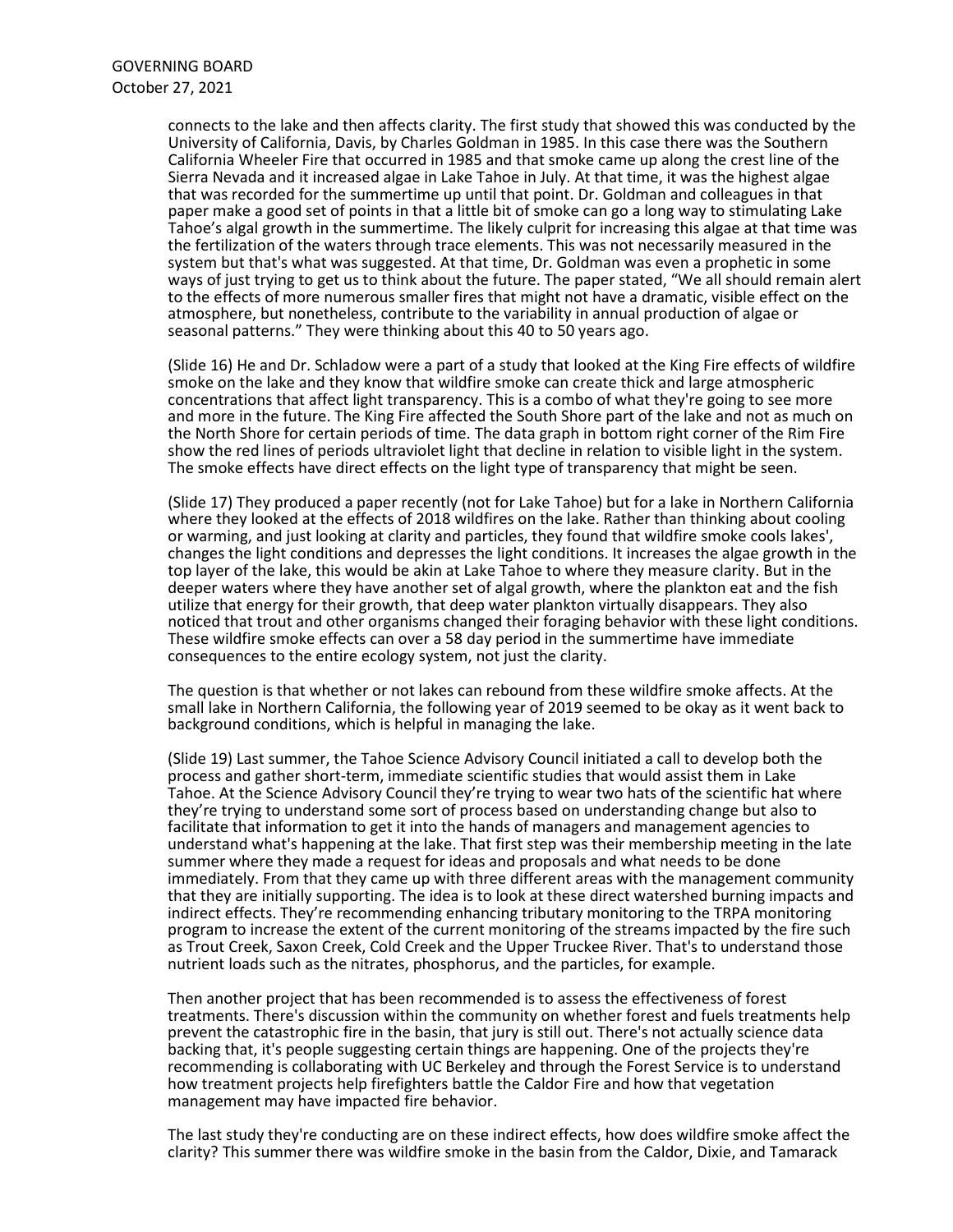Fires and it put lots of leaves and material into the basin along with poor air quality. With the support from both the Council, the League to Save Lake Tahoe, the Tahoe Fund, TRPA, and various state agencies, they're trying to understand the effects of smoke on the basin. And that's a collaborative partnership between the University of California, the University of Nevada, Reno, and three other institutions.

(Slide 20) This type of air quality can change quite dramatically from morning to night, and it can change from south to north of the lake with the intensity of the Caldor Fire. They're using air quality monitoring devices to look at the intensity of the air quality. They've also put out smoke and particle samplers around the basin.

(Slide 21) There's about eight different locations in the south to north in the basin that they started measuring ash on the beaches. They put out various devices such as a funnel collector, buckets used by homeowners trying to collect particles depositing on the lake from the start to the end of the Caldor Fire near Meyers to Heavenly, TRPA, and as far north to Tahoe City at the UC Davis Field station, and Alibi Brewery. With this they're trying to understand the distribution of smoke and what that deposition might be onto the lake surface.

(Slide 22) The collaborators at UC Davis have continued their monitoring of the lake and enhanced their monitoring of both particles, nutrients, and water quality profiles. They added more monitoring time periods during the Caldor Fire to understand what those impacts are to light, and the biology of the lake. Another tool is a drone that's being sent out north to south, east to west to measure particles within the water during and after the fire.

(Slide 23) The next steps of the Science Advisory Council is to take movements with partners on what the longer term projects may be to understand the impacts of these big disturbances like fire. This issue is not going away, and they may have just had a great snow and rain storm but it could be dry next summer. They need to look ahead and start planning programmatically how the science community can help the management community in addressing problems and understand what the impacts are and planning to the future. The Watershed Science Action Plan was created in 2020 or 2019 that included forest and lake resilience and then looked at the science actions to understand climate and wildfire. So they need to revisit the Science to Action Plan in 2022 and integrate the Lakes watershed plants together.

They're looking at engaging with the environmental improvement program and future efforts to integrate the best science that's available for understanding climate and large disturbances, like wildfire, drought, and atmospheric rivers. That's a step by step, slower process. But they've been communicating with their colleagues at TRPA to make this happen. They want to continue to educate and work with the community at large about the importance of science in the basin.

Presentation can be found at: [Agenda-Item-No.-VII.B.2-Fire-Science-and-Monitoring.pdf](https://www.trpa.gov/wp-content/uploads/Agenda-Item-No.-VII.B.2-Fire-Science-and-Monitoring.pdf)

### Board Comments & Questions

Ms. Novasel asked what the effect might be from the most recent occurrence. It was a record breaking day of rainfall on top of the fire that was still being put out. She's concerned how the tributaries are going to be impacted.

Dr. Chandra, UNR said the devil's in the details but having the enhanced monitoring program will help them to understand what the immediate effects will be. There's landslides that have happened near the Dixie Fire and that material is not only going to affect the streams but it could affect how they might restore that watershed because of losing good quality soil material on the top. They saw that at the Gondola Fire as well. There are researchers independent of the Science Advisory Council that are collecting information from around the nearshore of the lake and the streams. There's a lot of activated energy that isn't necessarily all funded through Lake Tahoe as programming to try and understand the effects of these fires. His take would be is that they are doing the right things at this point in terms of responding to the fire, getting monitoring in place, and some of these smaller science projects. This is not the last year this will happen and hopes the Science Advisory Council, and you all can encourage the management agencies to streamline the red tape that's needed to get out immediately after the fires and to initiate networks into the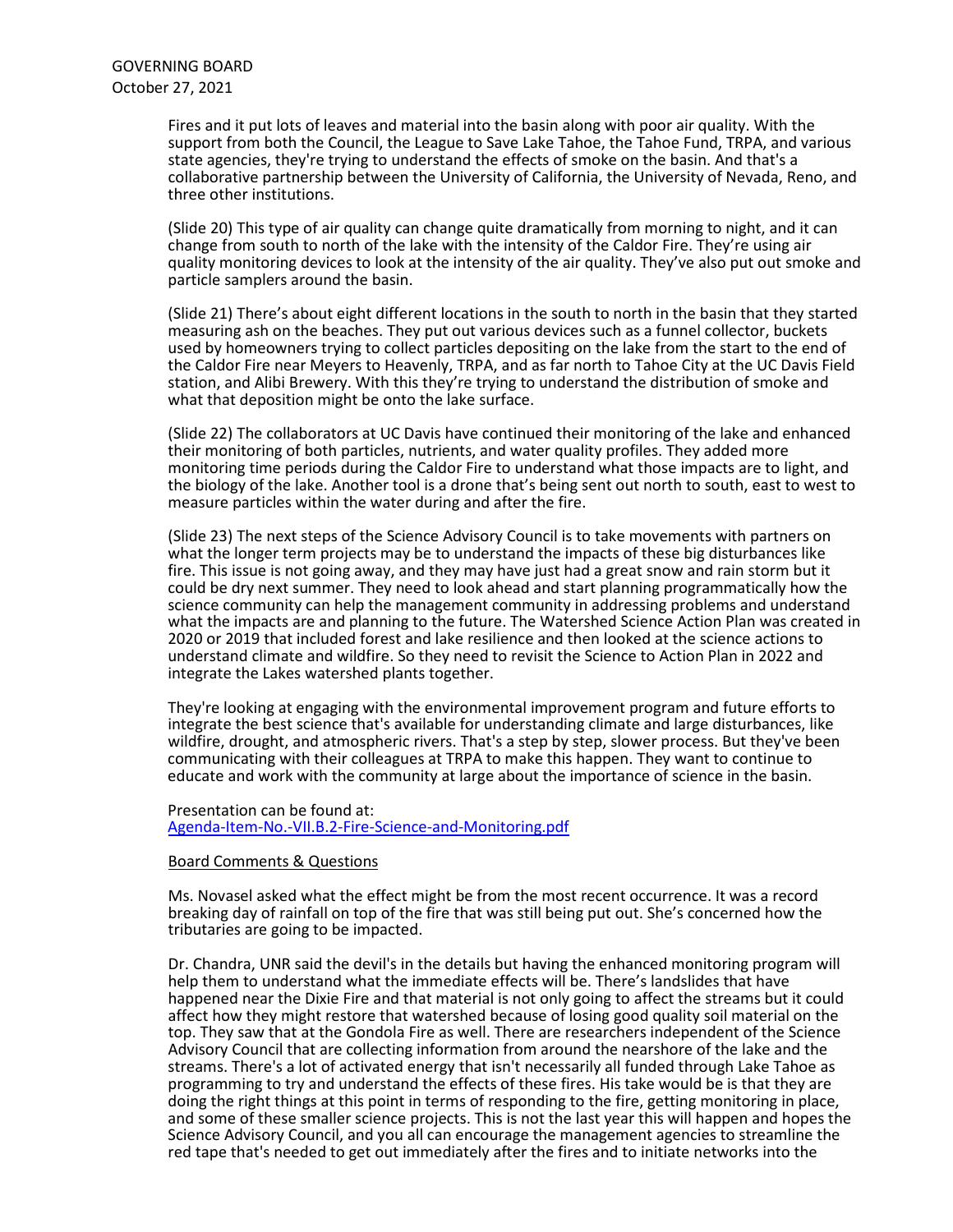watershed, better monitoring in the watershed so we can understand what the effects of these fires are in the future. That is something they're still building out. There's been snapshot science studies over time but not nearly the science that's needed to understand the effects of big disturbances, like wildfire.

Ms. Novasel said the fire was located in her District and they're finding that the biggest issue is the federal government red tape to get the cleanup done. It's going to cause issues with the run off with our ability to get in their cleanup spots.

Dr. Chandra, UNR said the good news in all of these stories is this is likely not the last event, let's start planning to the future. That adaptation of response, it's something at least he has a lot of energy around trying to solve from the science viewports.

Mr. Friedrich said great to see the effectiveness of forest treatments being done. He asked what the timeline was for that evaluation and then what's the communication plan to agencies and the public about those results. Also, are they comparing those with the scientists and other burn areas throughout the California and the west?

Dr. Chandra, UNR said regarding the treatment fuel's effectiveness, the person that proposed that project is Forest Service scientists that's well versed to understand the history of fires and vegetation across the Sierra. It will probably not just be the Caldor Fire that will be in this comparison but also other zones.

Mr. Friedrich asked when those results will start coming forth and what are the thoughts on communication plans for people to understand the reason for forest fuel reduction projects. Also, to build more support and funding for them assuming the evidence leads to that conclusion.

Dr. Chandra, UNR said the Science Advisory Council members have been well aware that they need to turn some things around rather quickly. They're trying their best to respond by February 2022 to the wildfire smoke study. For the other projects such as the land use evaluations, he believes they'll see some initial evaluation come out, but for a complete study, it's going to take some time.

Mr. Yeates said in this last super storm that came through some of the areas that were burned last year on the coast around Santa Cruz and Sonoma had significant mud and slides even after they tried to do some of the restoration work. TRPA is going to be addressing a change in the regulations to be able to do more mechanical fuel treatments on steep slopes. When this is done, they need to ensure they don't create a sediment problem for the lake. Even one year after some of those fires along the coast there was tremendous runoff and erosional problems with this past storm. It would be devastating for Lake Tahoe. The work of the Science Council and the partners would be helpful for them as they start making decisions on how to address the fuel treatment issue.

Dr. Chandra, UNR said the Science Advisory Council has recommended that they don't work with science in a vacuum just in the Tahoe basin. The nice thing about having studies done outside of the basin is because of the steeper slopes and different vegetation. Those can inform what they're doing here. Some of the scientists who are stepping up to the table have connectivity to some of these other sites which will be helpful especially when it relates to direct watershed burning and restoration. In the science to action plan that was created for the watershed that they'll be amending there was also discussion on restoring to the future and think about which vegetation can survive on what type of slope, how t's going to do in a shifting climate, and what would be resistant to any big disturbances in the future, like drought. That's an area of investment that they could benefit from both within the Tahoe basin in that region.

Ms. Aldean said one of their major focuses is on invasive species. Theoretically anything that's non-<br>native is an invasive species. But in this instance, they're looking at bringing in other plant types that are more fire resistant even though they may not be indigenous to Lake Tahoe. A lot of effort has been spent on re-establishing certain types of vegetation that have historically existed in Lake Tahoe. But as part of an ongoing adaptation plan maybe that is not the direction, they should be moving in. Possibly what they should be doing is looking at identifying species that are better adapted to the changing climate.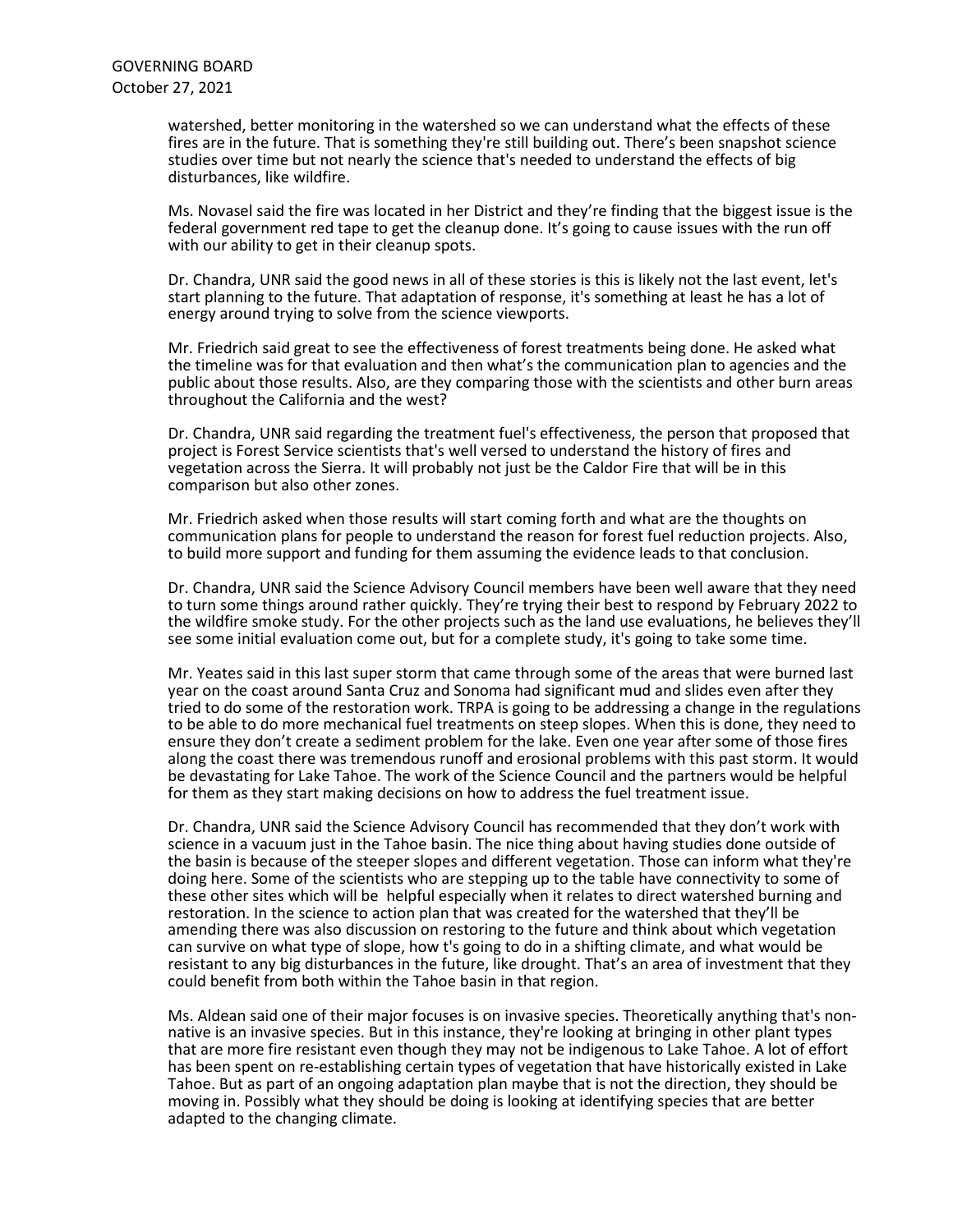Dr. Chandra agreed. They don't want to bring in species that shouldn't be in the basin. What he was suggesting is that they might call them the same species but there may be as genotyping or certain types of ingrain characteristics that might allow certain persistence and how much to plant in the basin. When they're reacting to fire, they're looking at which plants will be resistant to change and come back. Think about forest planting of trees and the type of genotypes and planting less.

Ms. Aldean said work has been done with hybridization so there can be a species that have been subtly altered to make it more drought resistant. It's not beyond the realm of possibility and might be an avenue to pursue.

Dr. Chandra, UNR agreed. They need to encourage those types of studies. There aren't a lot of great studies whether it's in the Tahoe basin or outside of it for the type of plantings they need to do at large scale. Working with the Forest Service to identify other locations where they could start testing this would be important.

C. Update on the Caldor Fire Recovery Program

 Ms. Friedman, TRPA, Ms. Williams, Forest Botanist, Forest Service, Lake Tahoe Basin Management Unit, and Mr. Coe, Forester and Hydrologist, Cal Fire provided the presentation.

Ms. Friedman said she'll provide an update on the Caldor Fire. Ms. Williams will give a presentation on the Burned Area Emergency Response plan, and Mr. Coe, will give an update on the Watershed Emergency Response Team Assessment.

The Caldor Fire burned slightly less than 222,000 acres in total. About 10,000 acres were on Lake Tahoe Basin Management Unit property in the Tahoe basin and was fully contained on October 21, 2021.

The first stage of recovery is fire suppression and repair. They're transitioning from that phase into the second phase which is the emergency stabilization phase and implementing the recommended projects that come out of that Burned Area Emergency Response Plan (BAER) report.

Shortly after the fire was contained, they was an atmospheric storm that moved into the basin. The National Weather Service reported that South Lake Tahoe received approximately 6.37 inches of rain and up to two feet of snow in the upper elevations. This had an impact on the fire and downstream resources. TRPA has been working with the jurisdictions primarily El Dorado County to help them manage post fire risks especially in light of the storm. They were able to move some funding around and help El Dorado County purchase a vactor truck to adequately maintain all of their storm drain infrastructure. TRPA's Stormwater Program worked with El Dorado County to get them funding to purchase sand and bags and make them available for property owners to mitigate any flooding. They also reached out directly to people who were identified at risk from debris flow or flooding.

Because of the funding that both the states of California and Nevada provided, the USGS was able to monitor the streams and get real-time data on streamflow, turbidity, and sediment yield, specifically fine particle sediments that they were concerned about getting into Lake Tahoe.

(Slide 4) Shows a seven day period and on October 23-25 was the large storm event. Fine sediment spiked in the Upper Truckee River at Highway 50 but dropped fairly quickly. The stream restoration projects downstream helped absorb some of that storm water and filter out some of that fine sediment particle.

Ms. Williams presentation:

Ms. Williams, Forest Service, Lake Tahoe Basin Management Unit, Lead Resource Advisor for the Caldor Fire for the basin. Resource Advisors work within incident management teams to avoid damage to natural and cultural resources during the fire suppression efforts. When those damages can't be avoided, they work closely with the team to repair them.

(Slide 3) The green lines are all of the suppression features that have been repaired as of October  $20<sup>th</sup>$ . The red lines are end points of what's left. During the active suppression of the Caldor Fire, 61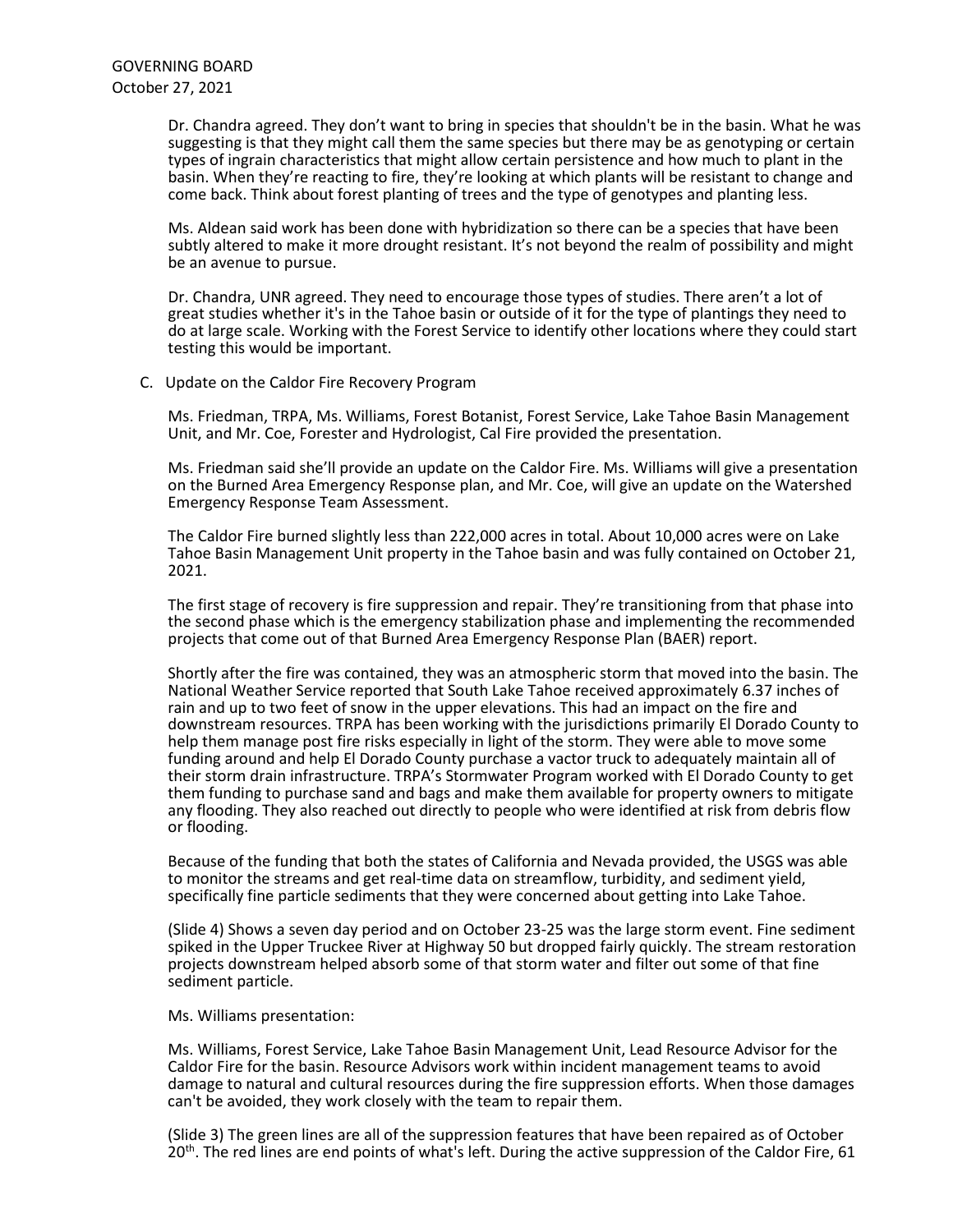miles of dozer lines were constructed, 22 miles a hand line, six miles of paved and unpaved roads were impacted. They're also tracking where dozers intersected stream corridors and inventoried 46 of those occurrences which were repaired before the storm. There's various other types of repair points as well, staging areas, drop points, and anywhere where there's ground disturbance.

(Slide 4) Are examples of before and after photos for some of the repairs. The importance of the wet meadows and streams that buffered some of the post fire runoff and erosion were areas that they prioritized for repair.

The top left is where a dozer impacted the stream channel. The standing water pushed a lot of sediment into the channel. The team of resource advisors work with heavy equipment personnel to remove sediment from the stream, rebuild channels, pull slash, and topsoil back over the line in the upland areas to restore that seed bank. Then pulled down vegetation slash over the surface to provide some cover. When the resources are available, they'll take willow and alder cuttings to try to help promote that more rapid recovery of living vegetation.

On the right is an example of a meadow that was impacted by a dozer line in Christmas Valley. They're working to de-compact those soils, salvage the sod that was pushed aside and replant that sod.

The bottom left is a dozer line going up to Angora Ridge. They've pulled the top soil back over and used a method called chunking to create micro basins. It's an alternative to creating water bars which concentrates flow and can cause more damage to areas that they're pushing the water towards. Chunking helps capture water and seeds to promote recovery while preventing runoff and erosion. They also pulled the slash back over the site to provide some cover during rainfall events as well as to try to hide that scar.

(Slide 5) Of the 61 miles of dozer lines there is one mile left to repair a long Osgood Road, west of Osgood swamp. They had limited time and resources before the storm and were only able to remove any damaged culverts and cleared out drainages. They'll return for full repair when the snow clears. On the left is the Echo Lakes hand line which will be finished in the summer of 2022 due to snow. Sunset Stables was used as a staging area and is another area that they'll put wood chips and ground cover over that site to prevent erosion.

(Slide 6) Burned Area Emergency Response process. This program is responsible to identify imminent post fire threats to human life and safety, property, and critical natural and cultural resources on National Forest Service land, and to take immediate actions to manage unacceptable risks. First is to identify those values at risk, conduct a post fire watershed assessment with the team of interdisciplinary specialists and then determine if an emergency exists by evaluating risk based on the probability of something happening and its magnitude. When an unacceptable level of risk is determined, treatments are identified. El Dorado and Lake Tahoe Basin Management Unit Forest Supervisors are advised of the proposed treatments prior to implementation which is where they are now.

(Slide 7) The watershed response products that that BAER team develops is the soil burn severity. This mapping product is based on remote imagery, the burned area, reflectance classification BARC map. It's then field calibrated by soil scientists to assess the field soil burn severity. The photos show unburned to the high severity burn. The red areas is high soil burn severity that was less than three percent of the area within the basin burned at high severity. The yellow is moderate and the blue is low. This image also shows the distance between the lake and the burned area. All of those different factors the relatively low amount of high soil burn severity, the distance between the lake, and the burned slopes and a lot of the filtering capacity available within the unburned reaches all lead to a decision not to the propose any hill slope treatments for erosion control.

(Slide 8) The BAER team submitted a preliminary initial request to the Regional Office for funding for proposed treatments. Preliminary Initial-approved: Road Stabilization, Hazmat Containment, and Burned Area Closure. Initial-pending approval: Trail Stabilization, Hazmat removal, Road storm inspection/response, Developed Recreation Site Closure / Hazard Tree Abatement, and Invasive Weed early detection and rapid response. The full request proposal is still pending and is being reviewed by the Washington office. It involves additional road and trail stabilization, and the removal of hazmat at these sites.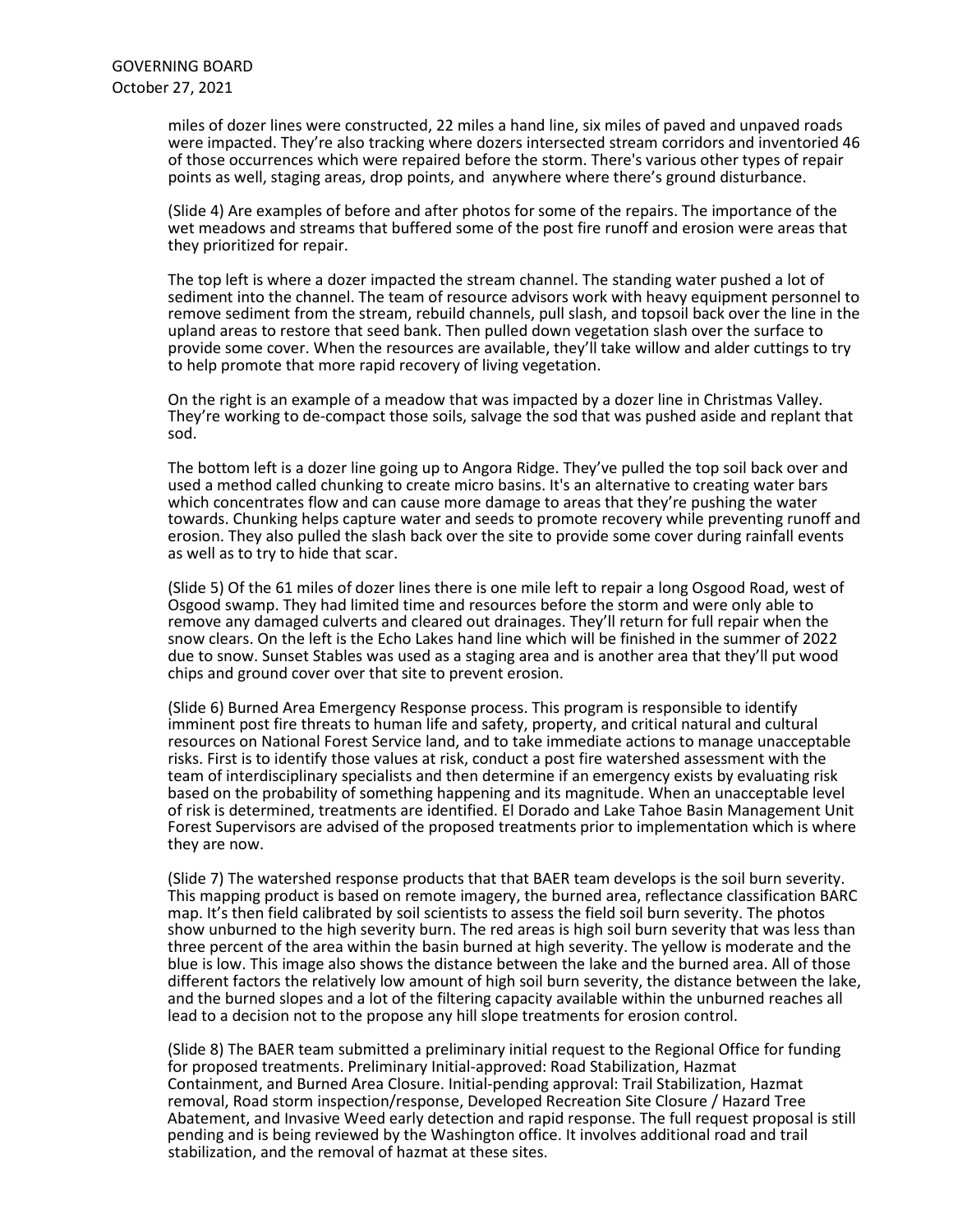All of the BAER treatments are proposed with an evaluation of the feasibility of implementing them within one year, and ideally before the first damaging storm. So we were able to implement some of those emergency treatments before this last storm but there's there is still more work to do.

Presentation can be found at: [Agenda-Item-No.-VII.C-Caldor-Fire-Update-1.pdf](https://www.trpa.gov/wp-content/uploads/Agenda-Item-No.-VII.C-Caldor-Fire-Update-1.pdf)

#### Board Comments & Questions

Ms. Novasel thanked all the crews who got this work done before this storm. She didn't see Echo Summit on the soil burn severity slide. She hasn't that area yet to understand where the soil concerns are. She would assume it's pretty high there since that's where the burn came into the basin. She's concerned with the soil erosion coming down into the tributary at the bottom of Echo Summit at the Upper Truckee River.

Ms. Williams, Forest Service said the soil burn severity map of the entire fire can be found at [https://inciweb.nwcg.gov/incident/article/7842/66601/.](https://inciweb.nwcg.gov/incident/article/7842/66601/) Echo Summit had a lot of high vegetation burns especially around Johnson Pass south to Highway 50 with a high tree mortality rates. The soil burn severity was in the moderate to higher end of moderate in those areas. The Upper Truckee River watershed, the frontal Lake Tahoe basin was about 16 percent of that watershed burned. She didn't have those numbers of proportion of low, moderate, high severity but can share them if that's of interest. The Trout Creek watershed had a higher proportion burn which is 21 percent.

Ms. Novasel assumed that there was still more to be done on Highway 50.

Ms. Williams, Forest Service said she's been coordinating with Caltrans on planning and implementing erosion control and stabilization treatments.

### Mr. Coe's presentation:

(Slide 1) Mr. Coe said it's important to see what distinguishes the Watershed Emergency Response Team from the work of the BAER team. They are similar and share a lot of the same similar processes and data.

(Slide 2) The difference is that the Watershed Emergency Response Team looks at state and local responsibility area rather than federal land. Areas outside of federal jurisdiction is what they're tasked with evaluating, and their primary objective is evaluating parts of the fire that pose significant threats to life, safety, and property from post fire hazards such as debris flows, rockfalls, and flooding. Another thing that distinguishes them from the BAER team is that they are geo hazard focused. They use licensed geologists, licensed engineering geologists, and professional engineers to do their work. That's the standard of practice once you start getting onto private land. The other thing that they share in common with the BAER team is the use of these spatially explicit predictive tools to identify the likelihood and magnitude of these potential hazards. Lastly, they are not involved with suppression repair. They're just looking effects of fire on the potential for generating hazards that can impact life, safety, and property.

(Slide 3) A key part of the process is to gather all the existing data much like the BAER team they use the same soil burn severity map. They model these hazards geospatially and then go out with the team of geologists and engineers, and field validate what the model says. The models are helpful but can be wrong especially when they go outside the area where they've been generated. They use both a combination of professional judgement and modeling to identify values of risk and then develop rapid emergency protective measures. One thing that sets them aside too, is that the rainfall thresholds that were used by the National Weather Service were developed by their team. They have an explicit process where they weigh the model products with empirical data to come up with a reasonable rainfall threshold that can be implemented in an early warning system, and then we communicate our findings with the overall goal of risk reduction.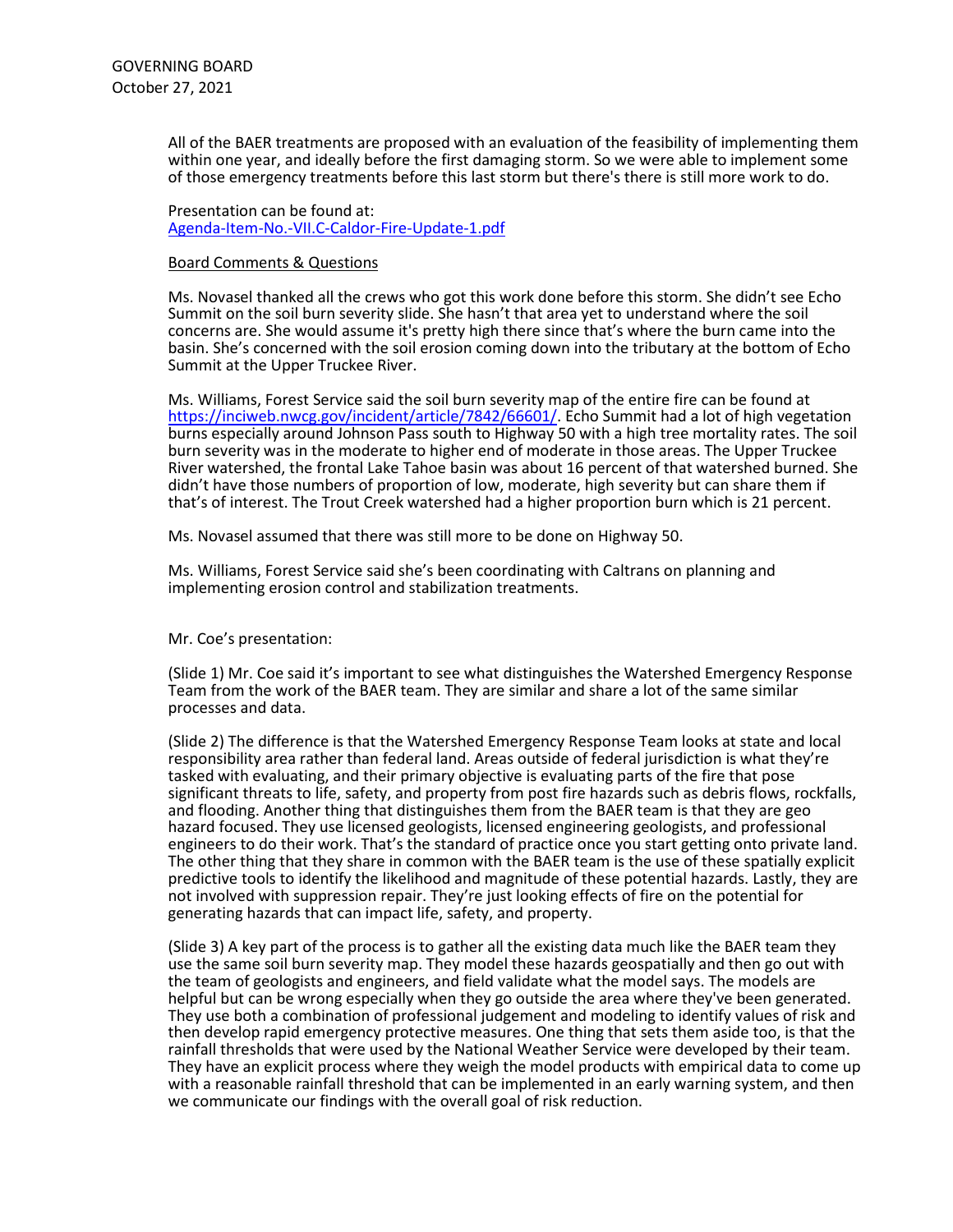(Slide 5) Not all fire is created equal in its ability to create runoff erosion, geo hazards like debris flows. The concept that they use to explain the likelihood that it will generate these impacts is called soil burn severity.

There is more runoff from high and moderate soil burn severity then from low soil burn severity. Their department is focused on prescribed fire which creates conditions of low burn severity. What they're trying to avoid is areas of moderate and high because those are the areas that the models are sensitive to. Most of the models that they use like the debris flow model that USGS lumps moderate and high together.

(Slide 7) This figure shows mixed conifer belts in California with the Valley and Rim Fires showing the Q-peak flow as a function of 30 minute rainfall intensity by burn severity. Green is low, yellow is moderate, and red is high. Moving from left to right represents years of post-fire. There can be orders of magnitude differences in peak flow production depending on the severity of the fire.

(Slide 8) Burn severity matters. This slide represents data coming off of first order catchments. Sediment delivery and production is a function of burn severity, rainfall intensity, and time since fire.

(Slide 9) The lion's share of the high severity, especially large patches is really on the West Slope, particularly in headwaters of the Consumnes Basin. The isolated polygon is much of the area that burned in the basin.

(Slide 10) Shows Echo Summit near the two parts of the fire perimeter are separated. It looks like that area in and around Highway 50 was burned in some cases at moderate, not a lot of high severity. There's a lot of bedrock in that area and is hard to damage soil that that is mostly rock.<br>One of the ways they validate soil burn severity out in the field is if they see it's a lot of bedrock and very thin soils, they'll tune down the burn severity. The burn severity that comes from the remote sensing product is largely reflective of vegetative loss with some soil cover loss. Sometimes it has to be tuned especially when there are not deep soils because with lack of deep soils the amount of soil damage is less.

(Slide 13) First is to model the potential for peak flow increases. Depending on the fire they'll use a variety of different models. For this one they shared the same modeling approach that the BAER team used. The two rows at the top show Trout Creek at Pioneer Trail that they modeled for potential for peak flow increases on Trout Creek where it crosses Pioneer Trail and also the Upper Truckee River at Highway 50. At the far right of the top row is the post fire response that they boiled down to a relative increase; low, moderate, and high.

What was found when they predict runoff to those areas and that there was a relatively low likelihood for post fire flow response. Largely due to a combination of the percent of that watershed down to the outlet where they did the prediction and the burn severities. Basically it's diluting that fire signal by having a much larger watershed with an undisturbed area mixed in with it. They found about a 40 percent potential increase in the Q2, 15 percent recurrence interval of a two year flood and about a 10 percent increase for the Upper Truckee because given that watershed area relatively little that's been burned and particularly the Upper Truckee not a lot has been burned at moderate or high, roughly 5 percent of Highway 50 been burned at moderate.

(Slide 14) The BAER team and themselves used derivatives of the Watershed Erosion Prediction Project which is the numerical model that came out of Purdue University, the Rocky Mountain Research Station, the University of Idaho, and Washington State University. It's a replacement for the revised universal soil loss equation but then it's been applied to wildland areas and been extensively calibrated for fire. It's also been calibrated in the Tahoe basin mostly to gain different forest management treatment scenarios. That checks off a lot of marks; it's a process based numerical model calibrated for the basin and should give them some halfway decent numbers. The BAER team ran just the slope component using a derivative called the ERMit model, the erosion risk management tool that takes the Water Erosion Prediction Project (WEPP) model and simplifies it to only tune a couple of knobs. Their process used a fully parameterized model that was calibrated to the basin and this will have some slight differences in what the BAER team produces and what they produced using a post document from the University of Idaho.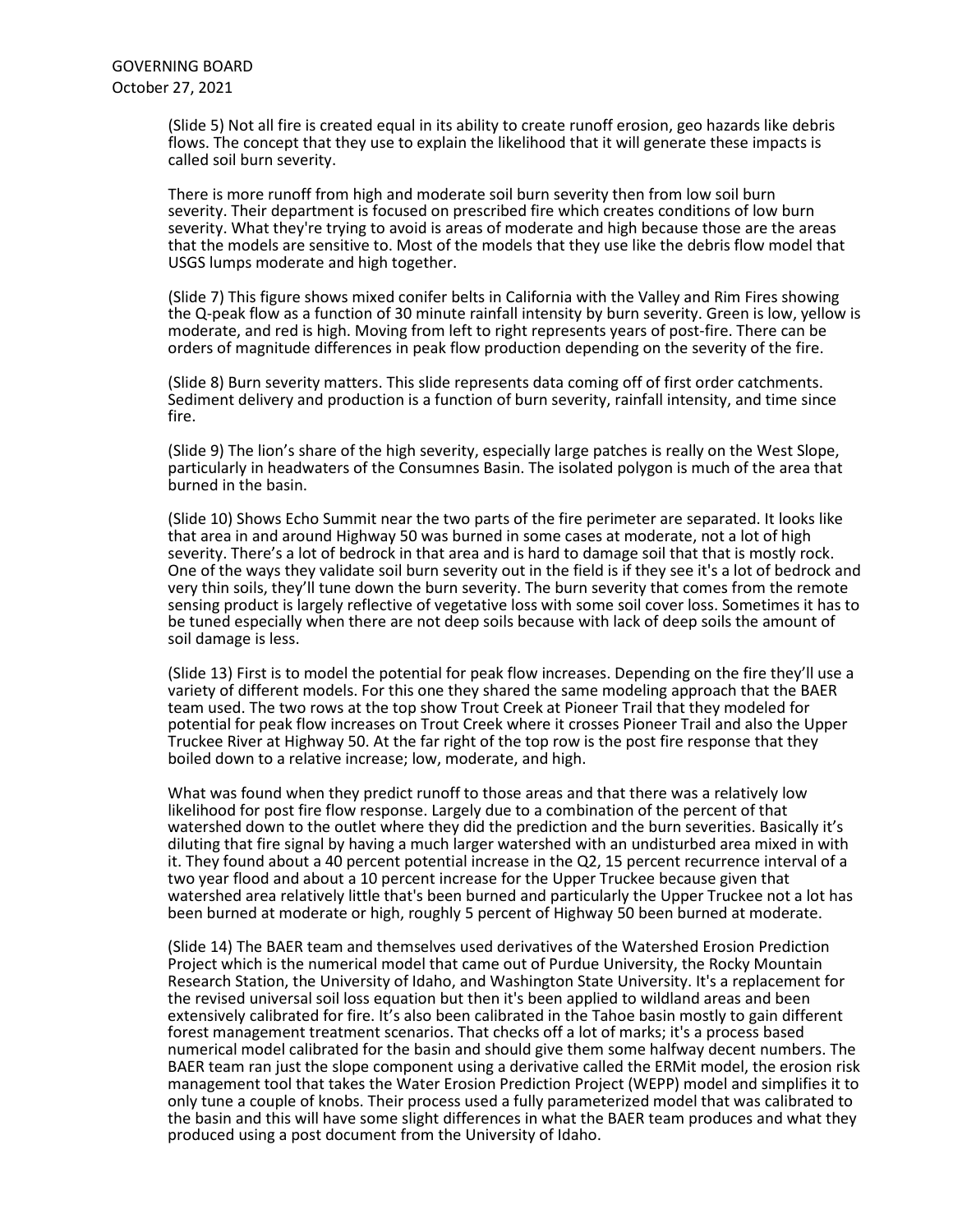(Slide 15) WEPP breaks the watershed into sub watersheds and discretized this watershed into discrete hill slopes so it drained down to roughly a first or second order channel. It will assign an average rate for each of those small, discretized areas to use those values to either blow up at the watershed scale. Similarities here with what Ms. Williams showed is that the west slope of the fire showing much larger rates than the east side of the fire, particularly the areas in the Tahoe Basin.

(Slide 17) Take all those little watersheds and run a pre fire and post fire prediction and compare the difference to determine the factor increase due to the Caldor Fire. Trout Creek and the Upper Truckee River on the bottom of this table have a 2.2 fold increase in annual sediment yield for Trout Creek and a 1.2 (20 percent) for the Upper Truckee River. They modeled all the way down to Highway 50 on the Upper Truckee so there's a lot of unburned area factored into that. They're diluting the effect of the fire by averaging all the unburned area. For Trout Creek there is roughly 22 percent that burned at moderate and high. Five percent is moderate and high so you only see a 20 percent increase. That can be compared to the West Slope particularly those forks of the Consumnes River where the outlet that they modeled to was almost 100 percent burned with a very large proportion at moderate and high severity and in some cases the lion's share of high severity. That's why there's a big difference in sediment yield increases from the West slope versus the basin itself. If the model is taken down to Highway 50 and Pioneer Trail it's only predicting about a 20 percent increase max for either of those two watersheds. Models are not perfect. The way this model was calibrated it might not be super sensitive to post fire. It was calibrated for those forest treatments but it is a calibrated model that's physically based, the inner real erosion has been calibrated for post fire conditions so it is the best thing.

(Slide 18) The erosional impacts to the West Slope are going to be the highest sediment yields routed to areas close to Lake Tahoe. Highway 50 and Pioneer Trail are typically going to be less than 20 percent The way that the model outputs are looked at this is a 30 year simulation and then average that to get average annual sediment increase. The average is going to be lowered by small years or raised by high years. The weather from the basin used was around 1990 to 2019. They believe that the impacts of the Tahoe basin are going to be relatively small compared to the rest of the fire. Because they're analyzing the whole thing, they have to focus on the greatest relative risk and in this case it's on West Slope in terms of values at risk, flooding, debris flows. The reason that they expect relatively little impacts is that proportions of moderate and high are relatively low. Looking at the watershed down to the basin it gets diluted and by all the unburned area. And there's also a preponderance of snow at that elevation at least in the modeling scenario and snow is less erosive. It will be less erosion when it's snow dominated versus rain dominated and is why there's such high numbers on the West Slope.

It's important to talk about debris flow because people are going to put a lot of the USGS debris flow maps out there. They use the debris flow model to help screening. An important note is that the model was derived and created using data entirely from Southern California and is completely different than the Sierra Nevada. Post fire debris flows are different than regular debris flows which regular debris flows are usually caused by a shallow landslide. That's usually the types of debris flows they get in the more humid part of California. In Southern California it's typically these runoff induced debris flows where the hill slopes are creating a lot of runoff then then it gets into the channel. That same process is just not as dominant here as it is in Southern California. That model is always going to show that there's much more of a problem than there is. It's important to view that model with a skeptical eye. They'll show that in their report how the model is not a great fit for the basin.

The National Weather Service has put out information for the debris flow thresholds. This is one of their products they generated using professional judgement, and a lot of the empirical data they have about post fire debris flow generation on the east side of the Sierra Crest and the West Slope. The Sierra Crest debris flow threshold requires a lower rainfall intensity in the basin then on West Slope because they were using data that suggested that on the escarpment it takes less rainfall to trigger than on the West Slope.

Post fire impacts are going to be more severe on the west side of the fire. We only have five of the values at risk in the Tahoe basin out of the 65 values at risk. Less than 10 percent of them in Tahoe basin and is because it's primarily federal land which they don't look at structures on federal land. They were primarily looking at private land. Of those five values at risk were five structures draining primarily in the Upper Truckee. Some of those small basins coming off that drain into the Upper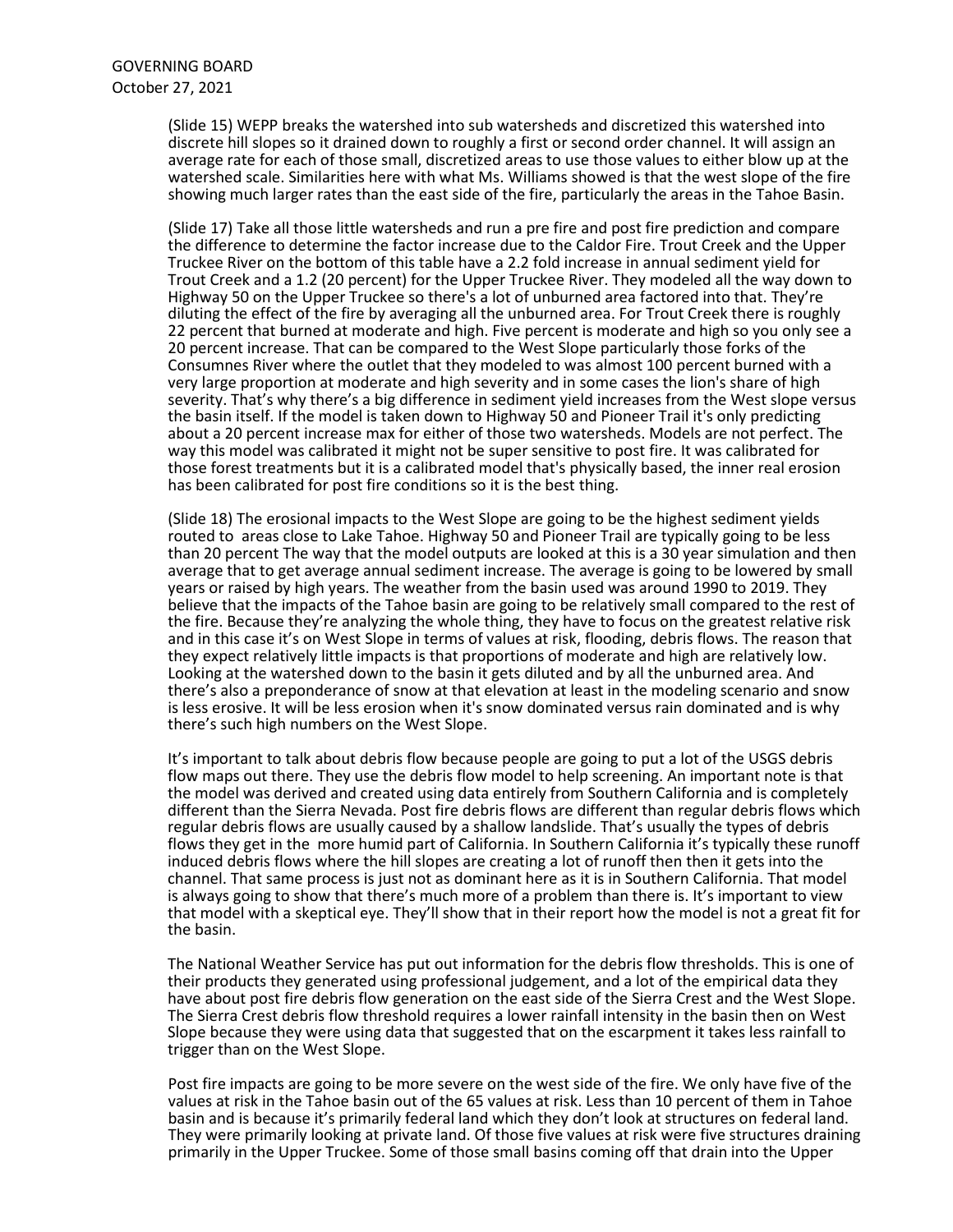Truckee are going to have localized increases of runoff and erosion that may impact response. It may affect some of those structures with one having a moderate life safety, all the rest had low life safety but were mostly higher potential for property damage.

Relative to the other parts of the fire, they expect the erosional impacts to be lower and the Upper Truckee and low to moderate in Trout Creek. They recognize that Tahoe is sensitive but, in their report, they'll look at sort of relative hazard across the entire fire area. And for that reason, everything will be framed to the highest producing watersheds which are on the West Slope.

### Presentation can be found at: [Agenda-Item-No.-VII.C-Cal-Fire-Watershed-Emergency-Response-Teamor.pdf](https://www.trpa.gov/wp-content/uploads/Agenda-Item-No.-VII.C-Cal-Fire-Watershed-Emergency-Response-Teamor.pdf)

# Board Comments & Questions

Ms. Aldean asked how the various organizations are coordinating with individual property owners in terms of choosing vegetation types that will hold the soil and minimize runoff if they choose to rebuild.

Mr. Coe, Cal Fire said since they're a fire agency they are trying to give a very granular view of hazard and risk across the fire area. If there's some low hanging fruit in terms of potential treatments, they'll specify that in their evaluation but you'll almost never see them specify soil stabilization. It's usually direct protection, things like K- rails, early warning, and the value that they provide is they take a very large fire, 220,000 acres and boil it down to single points where people can focus their attention. To minimize these hazards sometimes it takes treating very large areas with questionably effective treatments. For that reason, you almost never see them specifying hill slope treatments. They will take their information as the BAER teams does and give it to the Natural Resource Conservation Service, who has a cost share program that may allow a private landowner to utilize that cost share to do some stabilization work on their site. But that's usually very much a nuisance erosion thing which is relevant. Nuisance and erosion in the basin is a big deal because if it gets into lake it becomes more of a nuisance. They are focused on those life safety hazards such as high magnitude flooding, debris flows, and rockfalls.

Ms. Aldean asked if the BAER team is interfacing with private property owners.

Mr. Coe, Cal Fire said no, they don't. The way they work with the BAER team is that in this case, they don't want to have separate burn severity maps. They relied on their burn severity map. If there's fires on state responsibility area, they'll do the burn severity map generation but, in this case, they relied on the Forest Service. They worked closely with the Forest Service to make sure that we covered every potential value at risk and what was decided is that they would cover everything on Forest Service lands, including the leased properties, where they covered everything on private land.

Mrs. Cegavske thanked all the first responders, the police, the firefighters, and TRPA all working together.

Mr. Friedrich said he was struck by the 61 miles of dozer lines. In the heat of the battle when all the focus is on saving property and lives, how did they balance dozer lines to protect property, for example, and not overly impacting critical natural resource values that later go through this lengthy restoration process?

Ms. Williams, Forest Service said when the fire moved into the basin quickly during a wind event and most of the dozer lines were constructed within a 24 hour period, especially the lines around Christmas Valley, Fallen Leaf, Angora, and up to High Meadows. There were not resource advisors in place at that time. The decision support platform that the Forest Service uses is called Wildfire Decision Support System which includes different natural and cultural resource datasets that aid decision makers to try to avoid impacts where possible. But in the heat of the moment a lot of the priorities are shifted to just structure, property, and life protection. There's limited decisions space for avoiding areas or limiting the size of a feature. It's really based on what's going to protect those life and safety values. At different stages in the incident a week down the road, when the Caples area was still holding a lot of heat and there were more wind events, there was a little bit more time to plan out a day or two in advance. Specialists could provide more input on which ridgelines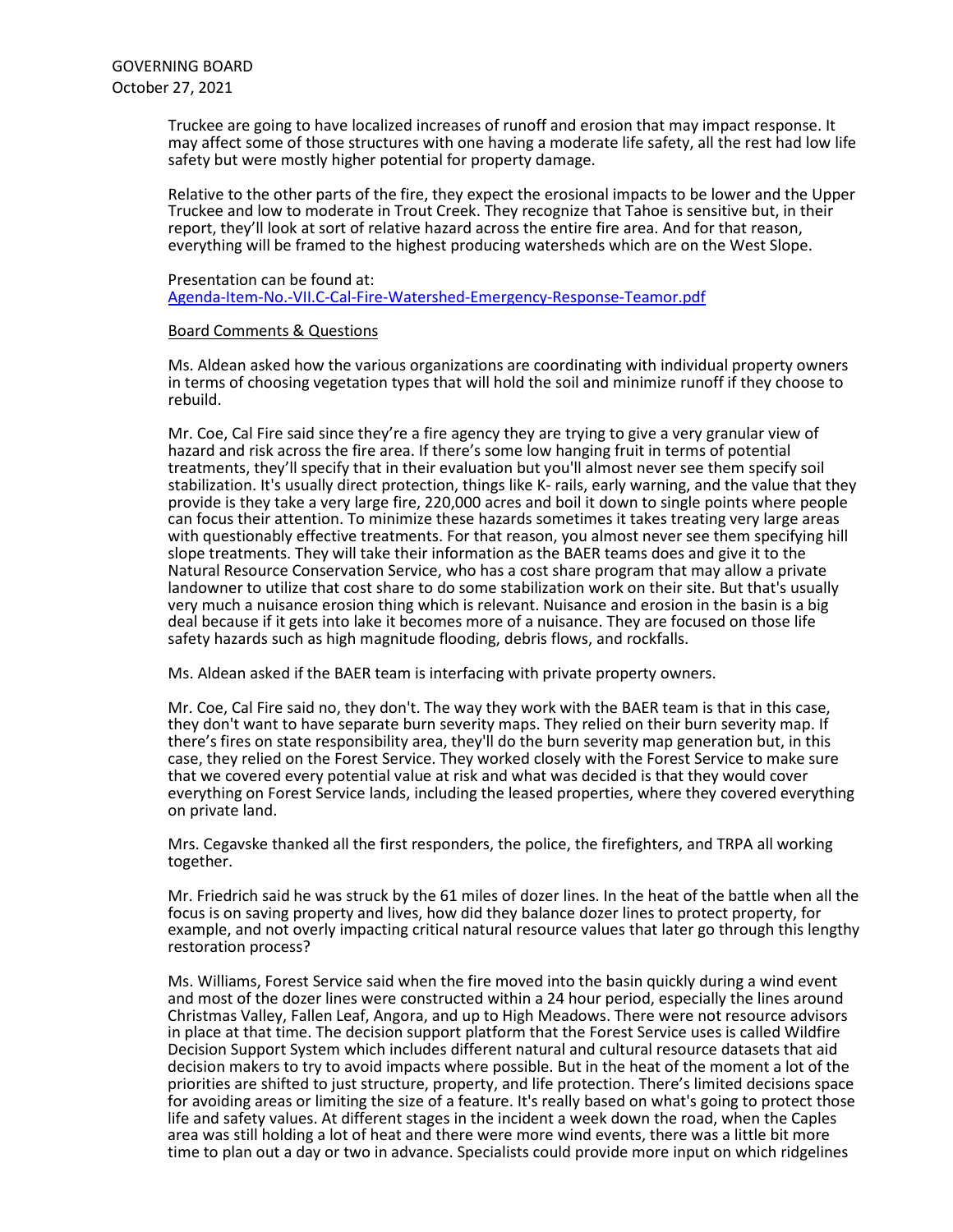might have more sensitive resources in areas than others trying to avoid dozer impacts. It varies by incident and by what would the fire weather conditions are and what the fire impacts could pose. There's a lot more flexibility in the wilderness.

- VIII. APPEAL
	- A. Appeal of Denial of Remand of Appeal ADMIN2021-0004 (Denial of Non-Littoral Existing Mooring Buoy), 4100 Doe Avenue, Placer County, California, Assessors' Parcel Number (APN): 085-161-014, Appeal File No. ADMIN2021-0029

Ms. Gustafson asked if any board member had ex parte communications or conflicts of interest with any party in the appeal.

Mr. Marshall said this item came to the Governing Board in May 2021. Mr. Bryan was denied at the staff level a permit for a non-literal buoy. He then appealed that denial to the Governing Board and was heard by the Legal committee. The Legal Committee recommended that before there was any final action on the appeal that the matter be remanded, to allow Mr. Bryan to demonstrate with additional documentation that he's met all the code requirements. Mr. Bryan then provided additional information, staff examined it, and determined that he still had not made the findings necessary for TRPA staff to issue a permit. Mr. Bryan then appealed that second denial and they're back here on an appeal of a denial for a non-literal buoy.

(Slide 3) Mr. Bryan's parcel is the turquoise one off to the left and the purple dot is the is the location of the buoy. This is truly a non-littoral situation. Staff's position at the legal committee was that the information did not provide authorization.

(Slide 4) 3.b.ii outlines that not only has to provide evidence that the buoy existed prior to 1972 but there was a valid authorization in addition to that. This dispute centers on whether or not there an Army Corps of Engineers grandfathering letter substitutes for authorization in this case. The committee recommended unanimously with one abstention Mr. Bryan's additional information did not provide the valid authorization, nor did the Corps letter.

Mr. Bryan said as Mr. Marshall mentioned, the cause of disagreement here is (ii). The non-literal parcel owner provides a valid authorization from the applicable federal or state agency with jurisdiction at Lake Tahoe. It's his contention that the Army Corps letter is an authorization, it's not asking for ownership. He understands that TRPA needs him to prove that he owns it, as well. But there was no avenue to provide ownership or to register the buoy when it was existing before 1968, not before 1972 when there was no way for the owner or the developer of the property to register that buoy. That mechanism was not there and shouldn't be held in his disfavor. He also feels that the way (ii) is worded is that it's very clear it, again, it doesn't ask for ownership, but understands that's needed. He's proven that via emails, photographs, and the Army Corps letter.<br>He believes he has a valid authorization and has met the code.

He read an email backing up the fact that he has an authorization. On page 278 of the packet, which is a letter to TRPA from Jennifer Thomason, May 18, 2021, where she states "Hello, Matt, Per our conversation a grandfather determination means that the structure(s) is/are authorized by the Corps because a structure existed prior to December 18, 1968 per 33 CFR, Section 330.3(b)." That authorizes her statement that backs up his claim." She goes on to say that "A grandfather determination does not and cannot make an assignment or transfer of ownership for a grandfathered structure. It simply represents the Corps' determination that the activity was commenced or completed prior to December 18, 1968, and therefore, does not require further permitting from the Corp under Section 10 of the Rivers and Harbors Act." He points out that this is something that's in the later Army Corps letters. It's not in his letter from 2009, but it is in the later letters to determine ownership and authorization.

Regardless, it's a two-step process that you are asking for and the code. Now you're asking for ownership and he's proven that it doesn't make the fact that he is not authorized. This letter clearly says that the buoy is authorized.

(Slide 3) Mr. Bryan's letter. The important parts of this letter are the fact that it doesn't have the disclaimer for the ownership. It's chattel, it's not real property, it's on sovereign lands, but it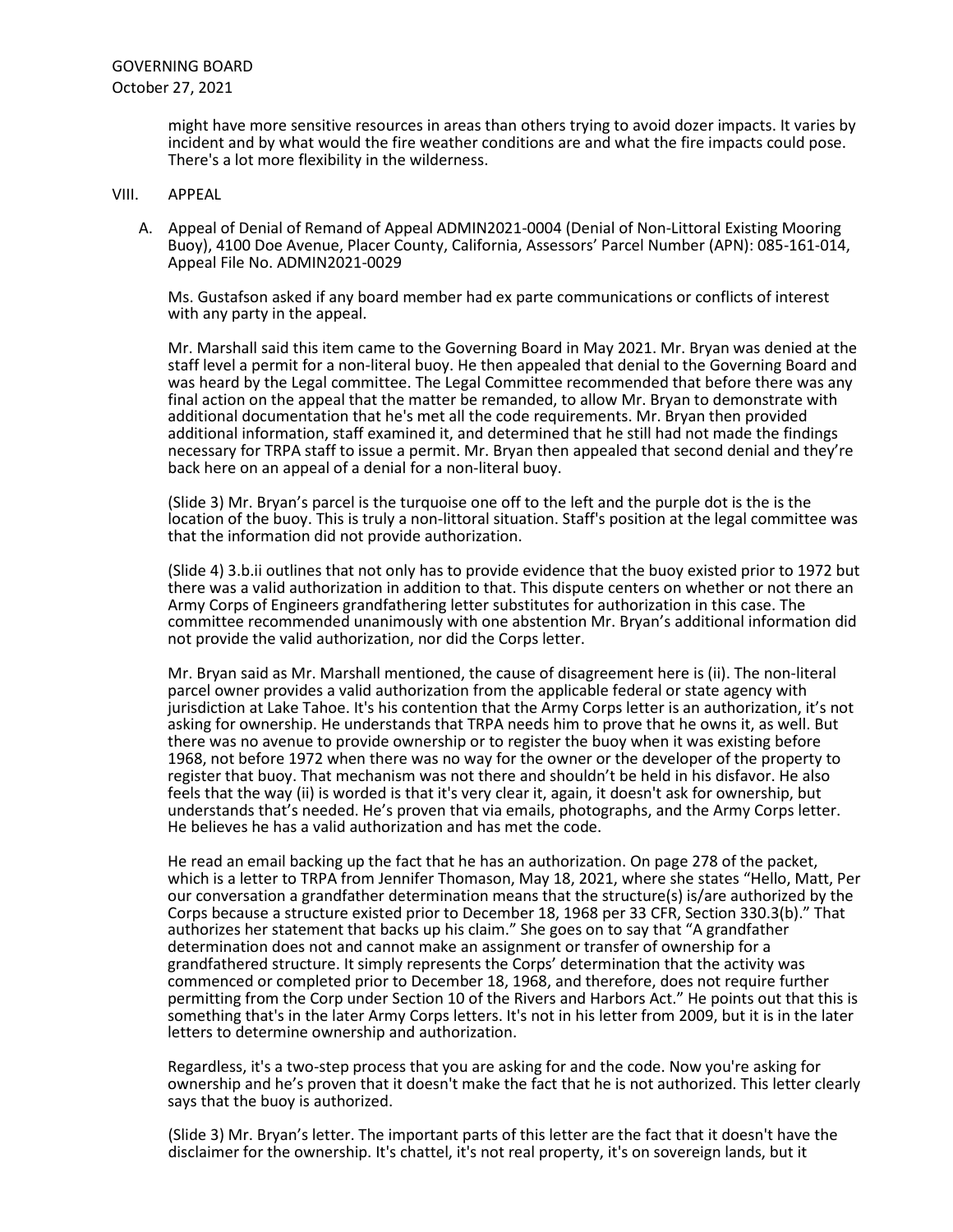identifies his parcel and location. It also verifies the fact that we have (i) and (ii) in the code. In the third paragraph, please note that at this time, TRPA and California's State Lands Commission do not grandfather structures such as buoys in the Lake Tahoe Basin before your structure can be fully authorized. That means that the US Army Corps of Engineers has authorized it but they realize with all the litigation that was going on previously, and the shoreline act was not approved, that there was going to more than likely be a two-step process in the fact that California State Lands or TRPA could not complete (i) and (ii).

There are two other ways that his buoy is legal and entitled to a TRPA permit. First, a quote Mr. Marshall during the December 18, 2019 Governing Board meeting where he stated "The reason why 1972 is relevant is because what they're trying to do is grandfather buoys that had some legal status. If you're prior to 1972 and did not have a permit from anyone, that was a legally existing use." Someone didn't need to have a permit at that point, that buoy for all intensive purposes was legally placed. He understands the fact that they want him to prove that he owned it, that he controlled it and used it. He's done that 100 percent. The other way that his buoy should be granted a permit by TRPA is the fact that it's existing per TRPA Code of Ordinances, Definitions, 90.2. Existing, is defined as legally present, or approved on the effective date of the Regional Plan. Or, subsequently, legally constructed, commenced or approved pursuant to the necessary permits.

The Corps authorized his buoy in 2009 which is well before the effective date of the Regional Plan. He believes he's well within the law and deserving of the permit from TRPA.

Mr. Marshall said the only thing to add to Mr. Bryan's presentation is they look at the Corps letter and the email not for what it says on its face, but what is the function that it does. It's function is not to authorize this particular buoy but to essentially say that it's been in place since 1972 or actually 1968 for their purposes. Therefore, it does not need to be authorized because they had no authorization process during that time period. That provides the essential nexus that they're looking for because, as discussed in the Legal committee, another person could have applied for the same buoy. Some of the information that Mr. Bryan submitted indicated that in this area, there's lots of competing claims to buoys. What the Corps does is it doesn't make any determination that this particular property has control or owns this buoy and that's what TRPA is looking for when they apply the term valid authorization.

Mr. Bryan said that's something that they briefly touched on earlier. This is part of the Shoreline plan, you're trying to figure out who all these 4,800 buoys belong to, why can't one belong to a non-littoral owner? Especially for someone that's had their property since 1942. The subdivision was developed in 1911, that buoy belongs to someone. If there's someone else that says they own it, let's compare. Let's see if they have an authorization letter, receipts, and can tell a story of swimming off the pier with their dog to go get the boat and the dogs climbing up their back and trying to drown them. If there's something else, prove him wrong. This is exactly what the Shoreline Plan is asking. You're asking for everyone to come forward and identify the buoys.

### Presentation can be found at: [Legal Comm-Agenda-Item-No.-3\\_GB-Agenda-Item-No.-VIII.A-Appeal.pdf](https://www.trpa.gov/wp-content/uploads/Legal-Comm-Agenda-Item-No.-3_GB-Agenda-Item-No.-VIII.A-Appeal.pdf)

# Board Comments & Questions

Mr. Rice said as he understands it, they have proof that the buoy has been there. What does Mr. Bryan have to do to prove that it's his buoy?

Mr. Marshall said the Governing Board decided as a policy when it adopted the Shorezone code and particularly in light of making it pretty stringent for non-littoral buoy owners to get a permit, was to show that they were essentially authorized. That particular buoy was related to a particular parcel. That provides the determination that Mr. Bryan's claim to that buoy is legitimate. That's through the authorization. They believe that the Corps goes through that process when they issue their grandfathering layer. All they determine is that the buoy has been in place since at particular date, in time, 1968. From TRPA's perspective, which is not satisfied by the Corps letter. When they adopted the Shorezone Code there were discussions within the Stakeholder Committee and the question was, are they just going to have the same language that they had for littoral buoys in in the section above? Or are we going to be a more flexible and allow for authorizations whatever that might be? But they were still looking for something that authorize the placement. Staff's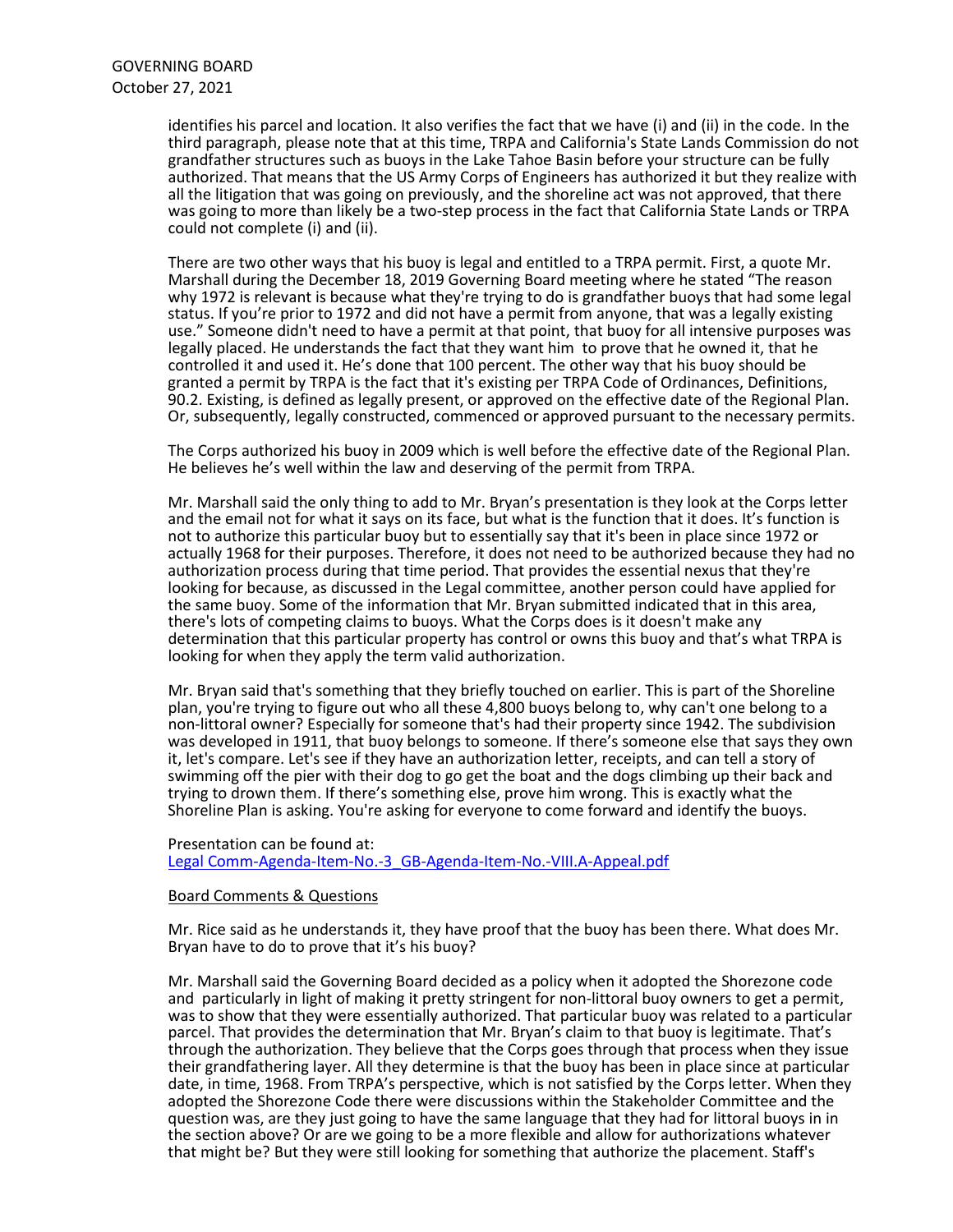proposal and interpretation of this language, vis-a-vis the Corps letter is that this doesn't do it. They don't believe there's that many, and can't think of something that's not a permit, or somebody calls a permit or a lease, then that might satisfy it. But there might be something out there, and they didn't want to foreclose either something that went through the same process, but it's not called a permit.

Mr. Bruce asked if that was during the drafting of the Shoreline ordinances.

Mr. Marshall said correct.

Ms. Aldean said the Corps letter is less than perfect because they refer to Mr. Bryan's property as appearing to have one buoy in place since 1968. They probably shouldn't have stated it in that manner. She doesn't believe that there's any evidence in the Corps possession that linked this particular buoy to that particular piece of property. She asked Mr. Bryan how he came to own this buoy, was it in the chain of title? Normally there would be a bill of sale referencing the deed. Explaining the location of the buoy and transferring ownership from one owner to the next. Is there anything in the chain of title that identifies you as the recipient of the buoy in question?

Mr. Bryan said the buoy was placed before there was any way to track it, or any permit to be had.<br>His house was built in the 1940s. The neighbor that they bought the house from had two parcels. The other one was before the forties and each one had a buoy; the buoy came with the house. But the Corps does make the tie, they identify his parcel and tie it to the buoy, which is identified in the aerial photograph he provided them with along with the GPS coordinates.

Ms. Aldean asked if there was a bill of sale from the previous owner of his property identifying this buoy as chattel, which is being transferred to the new owner.

Mr. Bryan said not that he's aware of. His parents purchased the house and he inherited the home from them. He believes that the Corps asking for his deed makes that tie. It's been documented.

Ms. Aldean said she doesn't know that they're in a position to make that connection. Who owns the property that's landward of this buoy?

Mr. Bryan said directly in front of his is the O'Neal's. The two buoys that are landward of it are both non-littoral as well.

Ms. Aldean asked if he's approached them about giving him a lease or authorization to use their Assessor's Parcel Number for purposes of identifying the buoy spatially and then assigning it to him.

Mr. Bryan said no.

Ms. Aldean said there's similar circumstances where a buoy is off of a non-littoral piece of property but either it's use is given to a non-littoral property owner by virtue of having an agreement with the homeowners association or they have the permission of the littoral property owner to use that buoy. That may be the better approach to take.

Mr. Bryan said he hadn't thought of it in that way. His understanding that even their buoys are not tied to their property, they only own to the low waterline and don't own state lands, it's sovereign land.

Ms. Aldean said it's a lot to prove up a buoy if you actually own the property that is landward of that buoy. He could make application to the necessary agencies to prove up the ownership of those buoys and future use. They should make application to preserve their right to use the buoys that are lakeward of their property otherwise if they're not permitted, they could be removed.

Mr. Bryan said both of them are permitted. Earlier they discussed the fact that he belonged to a homeowners association and that HOA has littoral access. Therefore, through the HOA he has it as well.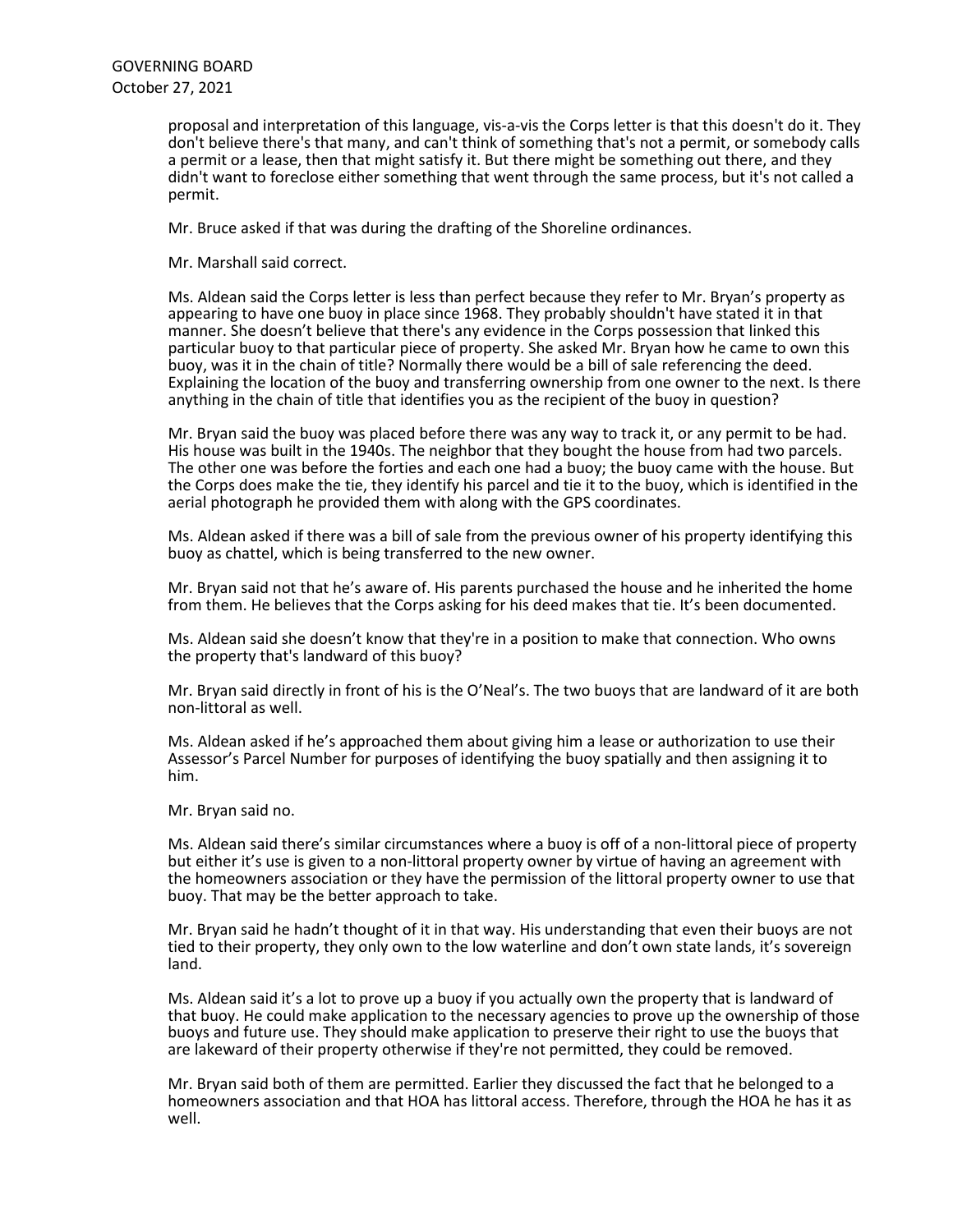Ms. Aldean asked if they have a defined buoy field or are they proposing to put all these miscellaneous buoys in one field.

Mr. Bryan said they're under permit through TRPA.

Ms. Aldean said the best avenue in her opinion is to work through the association to gain exclusive use of that buoy.

Mr. Bryan said he'll look into it.

Public Comments & Questions

None.

#### Board Comments & Questions

Mr. Yeates made a motion to grant the Appeal which motion should fail in order to affirm the staff decision.

Nays: Ms. Aldean, Mr. Bruce, Mrs. Cegavske, Ms. Faustinos, Mr. Friedrich, Ms. Gustafson, Ms. Hill, Ms. Novasel, Mr. Rice, Ms. Williamson, Mr. Yeates

Absent: Mr. Lawrence **Motion failed.**

### IX. REPORTS

A. Executive Director Status Report

Ms. Regan said a special edition of the Tahoe In Depth about the Caldor Fire has been published. She's proud of the team for pulling this paper together with their partners in the Tahoe Fire and Fuels Team, the US Forest Service, Cal Fire, and a number of other partners.

Tahoe is ahead of curve for communities across the country, in the restoration work that they're doing. There's been recent announcements about roughly \$100 million of that is flowing into the Tahoe basin over the next 5 to 6 years largely from the Southern Nevada Public Land Management Act. About \$60 million is for fire health, forest fuels reduction, and forest health treatments. There's also substantial monies from the State of California and the State of Nevada, and other restoration dollars for watershed restoration and a number of other programs.

They'll continue to lean on the partnership in the face of all these challenges, and there's more of that in the quarterly report as well, Also contained in the quarterly report is a summary of some of TRPA's new staff. It takes all of them to work to the betterment of Lake Tahoe. Also, in addition to what's mentioned, there is a new planner, Jacob Stock who'll be starting in a couple of weeks.

A lot of you have been working with them in tandem on the Tahoe Transportation Funding Initiative. They did not have a committee meeting on the Environmental Improvement, Transportation, and Outreach Committee because they're working with the partners at the Tahoe Transportation District on a white paper that they'll be bringing back in November looking at the pros and cons of various revenue strategies, to fund the Regional Transportation Plan. Then a plan to get to consensus, which includes reconvening the bi-state consultation on transportation. Initially, Secretary Crowfoot and Director Crowell in Nevada had convened that group who are both on their way to the Climate Change Conference (COP26) in Glasgow, Scotland.

1) Quarterly Report: July – September 2021

No further report.

B. General Counsel Status Report